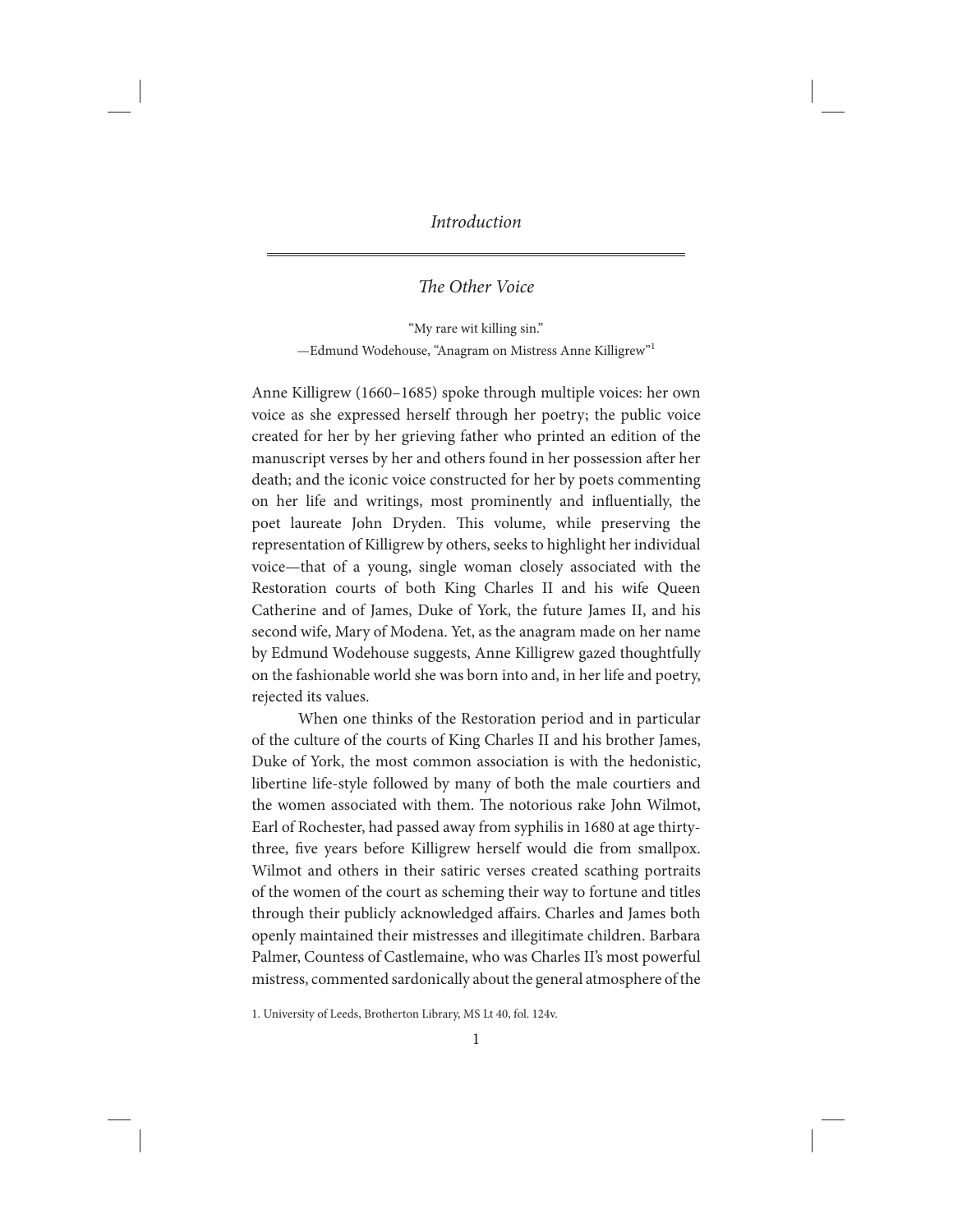court that her young daughter by the king, Charlotte Fitzroy, who was betrothed at ten and married at twelve, would be the only true "maid" on her wedding day of all the so-called "maids of honor" serving the royal households.2 Traditional literary histories of the period that rely on the contemporary satires and lampoons in circulation have also depicted the young women in the courts as being intent on securing a fortune and a titled husband and thus available for the attentions of the royal brothers and their courtiers; they have also tended to focus on the writings of the so-called "court wits," the male poets and dramatists who entertained Charles with their writings extolling sexual conquest and aggressively challenging the institutions of family and religion in their plays, poems, and in their own libertine behavior.

Through an extensive network of family relations, Anne Killigrew was closely tied to these courts and was, like many of her female relatives, a maid of honor, serving in the court of the Duke of York's wife, Mary of Modena.<sup>3</sup> She was also an artist, painting the portraits of James, Mary, and members of their courts, as well as self-portraits.4 While living in this milieu, Anne Killigrew was also writing about amazon warrior queens, heroic wives, and about rejecting social customs that seemed to demand that young people of both sexes be mercenary predators. Hers is the other voice of Restoration court culture: female, ambitiously literary, and in opposition to the prevailing libertine ethos

4. Carol Barash, English Women's Poetry, 1649–1714: Politics, Community, and Linguistic Authority (Oxford: Oxford University Press, 1996), 159. In a private communication, James Winn has also pointed to the facial resemblances of the figures in Killigrew's painting Venus Attired by the Graces as being like those in other portraits of Anne Finch, Mary of Modena, and Anne Killigrew herself.

<sup>2.</sup> Samuel Pepys, The Diary of Samuel Pepys, ed. Phil Gyford, based on Henry B. Wheatley, ed., The Diary of Samuel Pepys, 9 vols. (London, 1893), diary entry February 21, 1665 at http://www. pepysdiary.com/archive/1665/02/. All subsequent references to Pepys's diary are to this website by the date of the entry.

<sup>3.</sup> There has been some dispute among critics writing on Killigrew in recent years over whether or not she actually served as a maid of honor; the most recent entry on her in the Oxford Dictionary of National Biography, however, now states unequivocally that she does appear on the list of maids of honor in 1683. David Hopkins, "Killigrew, Anne (1660– 1685)," Oxford Dictionary of National Biography, ed. Lawrence Goldman (Oxford: Oxford University Press, 2004– ), (accessed July 10, 2012) at http://www. oxforddnb. com. All subsequent references to the ODNB are to the online edition.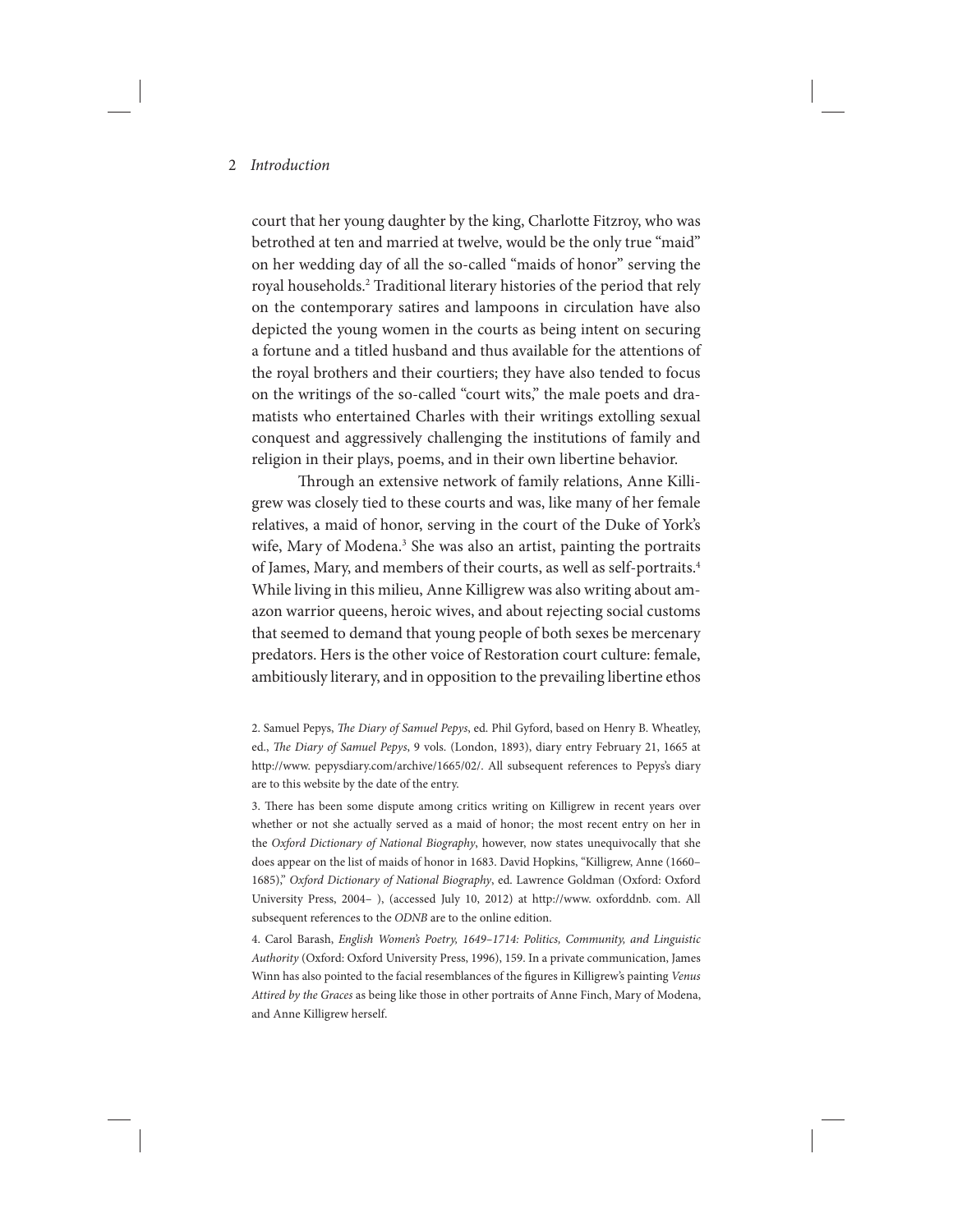of the court. A contemporary of hers who also was a maid of honor in the court of Mary of Modena, Anne Finch, Countess of Winchilsea, declared later that she never engaged in literary pursuits while at the court because she feared being labeled a "versifying maid of honor" and the social scorn that might bring.<sup>5</sup> Anne Killigrew, as seen in the body of work she left behind, was eager to write poetry that would bring her what she considered to be true and lasting fame.

## Restoration England: History, Politics, and Religion

The exact day of Anne Killigrew's birth is unknown, but we do know that she was born in 1660, just as the restoration of the monarchy to the throne of England was beginning. On May 29, 1660, on his thirtieth birthday, King Charles II rode through the streets of London in triumph after a long absence. He had been in exile in Europe after the execution of his father Charles I by Parliament in January 1649 during the English Civil Wars and his own subsequent defeat as he attempted to invade through Scotland in 1651 to retake the country. Although the Restoration period is sometimes studied as being a clean break from the old style monarchy of Charles I and the subsequent Puritan rule during the Commonwealth, many of the key issues that affected the life of the court and its courtiers during the first two decades of the Restoration are continuations of old arguments and divisions, and many of the influential writers, artists, and politicians shaping the "new" Restoration were in fact born during the older regimes.

In the 1650s, the country initially was governed by Parliament and became a Commonwealth, but the Parliamentary general Oliver Cromwell soon gained complete control over the government and dismissed Parliament, ruling alone as Lord Protector. Many English Protestants at that time believed that the second coming of Christ was eminent, and that the civil wars had been a sign: England must prepare for the millennium by becoming a godly country, a nation of saints. Numerous edicts were passed during the 1650s banning frivolous activities that distracted from godly devotions, such as the publica-

5. Anne Finch, The Poems of Anne, Countess of Winchilsea, ed. Myra Reynolds (Chicago: University of Chicago Press, 1903), 7–8.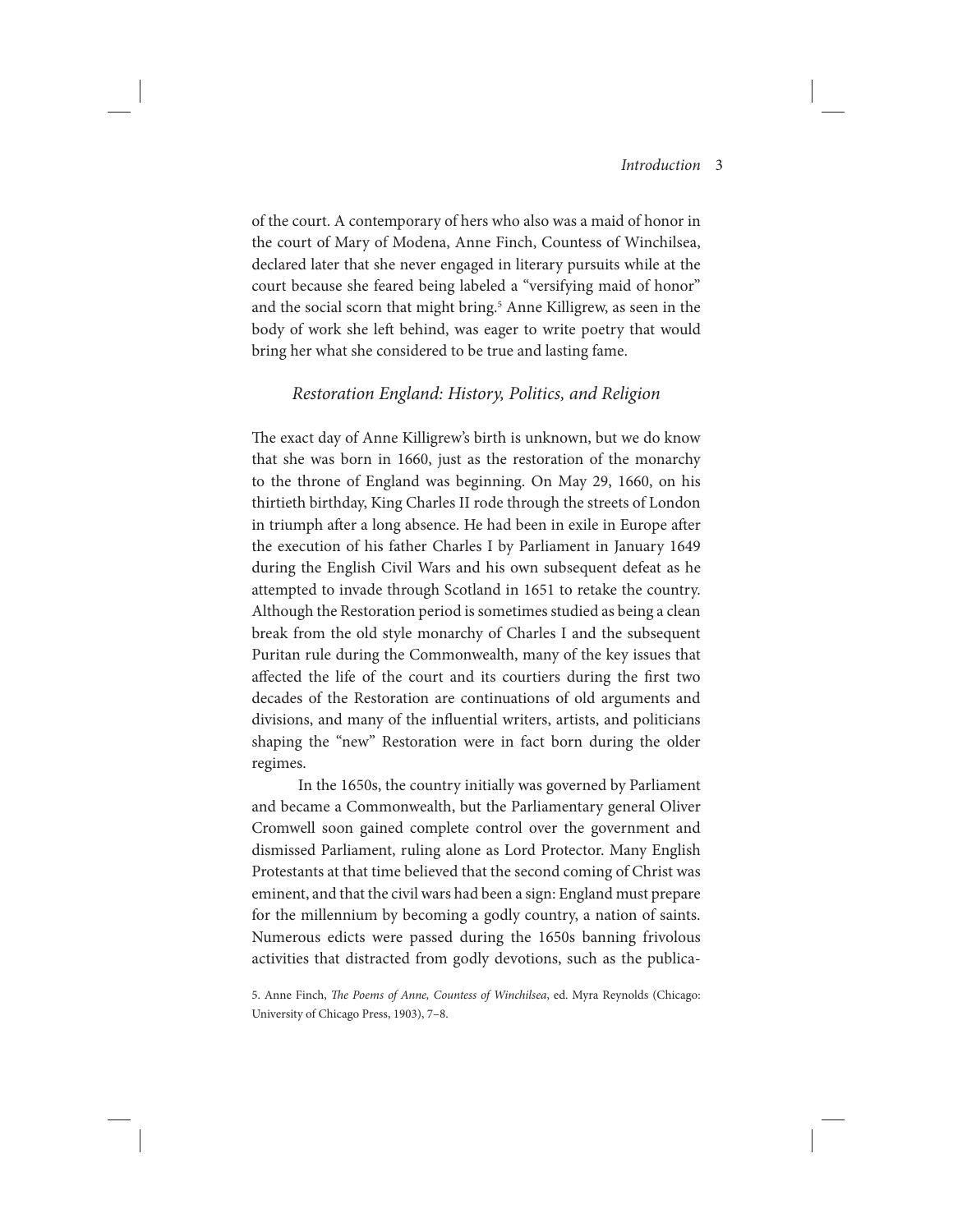tion of "merry books" and sporting events such as horse racing.<sup>6</sup> The London theaters, which had been officially closed in 1642, struggled to exist with clandestine performances, frequently raided by the army, with both its actors and the audiences facing fines and imprisonment. The celebration of Christmas was banned as a pagan festival, and even daily language was purified, with pagan words for days of the week and names of months being frequently replaced by numbers, as seen in the title of an entertainment by William Davenant, The First Day's Entertainment at Rutledge House performed in 1656. Davenant (1606–1668) had been a favorite dramatist of Queen Henrietta Maria before the war for his platonic comedies and his masque The Temple of Love (1635) written to be performed by the queen and her ladies in waiting. During the Commonwealth, he offered Cromwell and his Puritan audience instead of pastoral romance a series of staged debates over topics such as the value of public entertainments between two classical philosophers and a Parisian and a Londoner arguing for the virtues of each city.<sup>7</sup>

However, following the death of Cromwell in 1658, the Commonwealth government of England, Scotland, and Ireland fell quickly into factions and disarray. Oliver Cromwell's son Richard, who had succeeded him, was forced to abdicate, and the army led by General Monck marched on London to regain control. With the army in possession, Royalist sympathizers joined with remaining members of the recalled Parliament to request the return of King Charles II to restore not only the monarchy but also the national Church of England, or the Anglican Church, and the House of Lords.

Conflicts over matters of religious belief and practice which had sprung up during the civil war years and Commonwealth period continued after the Restoration between not only the increasingly visible number of Catholic aristocrats serving in positions of importance, raising the same fears that had in part triggered the civil wars, but also between the established Anglican Church of England and Protestant denominations such as the Baptists and Presbyterians, and the more

6. Margaret J. M. Ezell, "Never Boring, or Imagine My Surprise: Interregnum Woman and the Culture of Reading," in Imagining Selves: Essays in Honor of Patricia Meyer Spacks, ed. Rivka Swenson and Elise Lauterbach (Newark: University of Delaware Press, 2008), 155–69. 7. Mary Edmond, "Davenant, Sir William (1606–1668)," ODNB.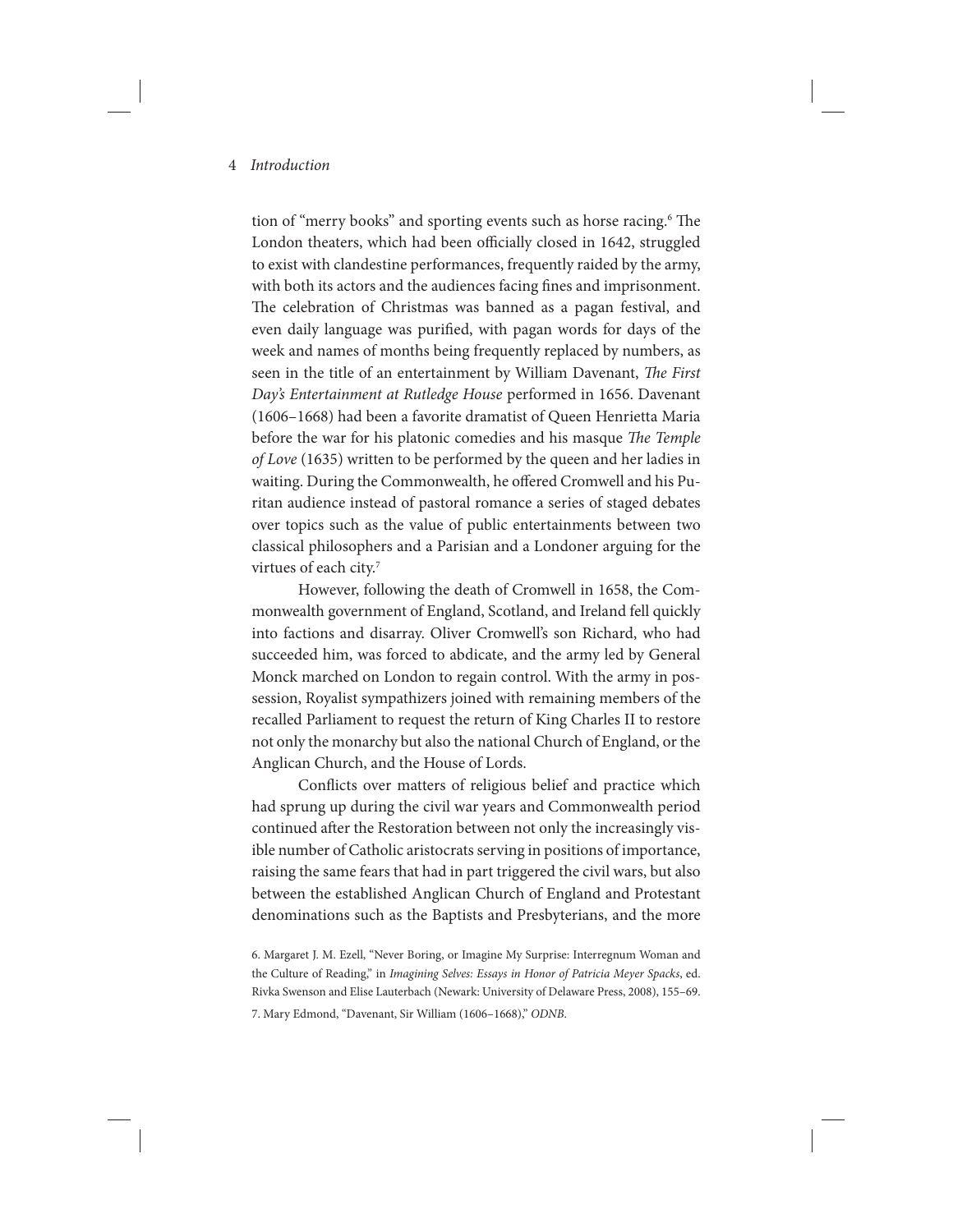radical groups such as the Quakers. These very different groups are referred to during the 1660s as "nonconformists" because they refused to take the required oaths required of those serving as public ministers under a series of laws passed by Parliament known as The Clarendon Code (1661–1665). This often resulted in these ministers being removed from their positions and even, like the Baptist preacher and author of Pilgrim's Progress (1678) John Bunyan, imprisoned for illegal preaching. The Killigrew family remained solidly within the Anglican Church and its hierarchy, although Anne's father Henry and her brothers-in-law were the family's only ministers, the other Killigrews apparently adhering to the pragmatic religion of the times and of the court.

The man whom General Monck and Parliament invited back to reclaim the throne of his father had been living the life of a defeated king with loyal followers but without a throne or power for over a decade. Charles, his brothers James and Henry, his sister Henrietta, and their mother Queen Henrietta Maria, resided mostly in France. Other royalist exiles were scattered about the Continent, many in the Netherlands. For the most part, the remaining royal family and many of the cavaliers with their own families who had followed them into exile, such as the Duke of Newcastle, William Cavendish and his wife, the prolific author Margaret Cavendish, spent the time living in near poverty, as Charles tried unsuccessfully to raise sufficient funds to support a military invasion of England to retake his throne. James, the younger brother, was able to enter the French army, where he served with distinction under General Turenne; later, along with his younger brother Henry, he joined the Spanish army. Anne Killigrew's father, Henry Killigrew, had been ordained as a minister in the Anglican Church as the war began; he had served as James's chaplain since 1642, following him into exile and eventually acting as a member of his cabinet council in Paris and Brussels. Charles, as the king of England albeit without a throne, could not follow this military path; he spent the first part of the decade with his mother in the palace at the Louvre in Paris, living off a small allowance granted by the French monarchy to her, and when that became too strained, he moved his court first to Bruges and then Brussels.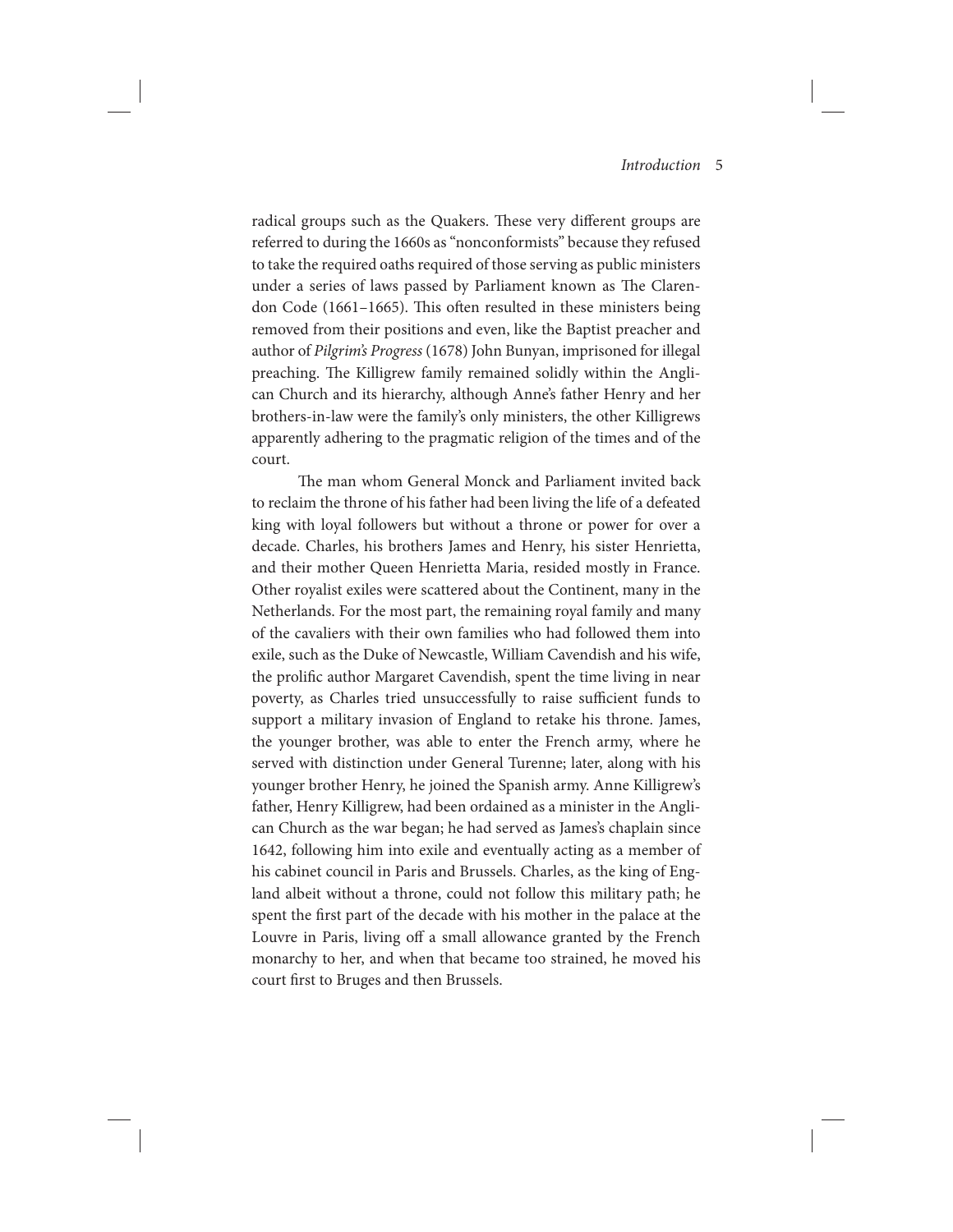While in exile Charles had his first illegitimate child, a son with Lucy Walter in 1649. The boy was given the name James Crofts, but he was always acknowledged by Charles. After the Restoration, Charles raised him at court, giving him the title of the Duke of Monmouth and arranging a marriage for him with a wealthy young heiress, as well as providing him with a sizeable income through gifts and positions.<sup>8</sup> In later years, however, Charles flatly refused to endorse the widely circulated rumor that he had secretly wed Lucy Walter, which would have made Monmouth a legitimate Protestant heir to the throne. This would become increasingly a concern in the late 1670s and early 1680s when Anne Killigrew was growing up: Charles did not have any children with his queen, Catherine of Braganza, and there was widespread concern over his brother James, Duke of York, who had converted to Catholicism, succeeding to the throne.

While Charles was still in exile on the Continent, Monmouth's mother, Lucy Walter, was succeeded in Charles's affections by Anne Killigrew's aunt, Elizabeth Boyle, who gave birth to Charles's daughter in 1651, Charlotte Jemima. More affairs followed, and at least two more children were born out of wedlock while Charles was in exile. This pattern continued on Charles's return to England. Barbara Palmer, Countess of Castlemaine bore a child to him every year from 1661 to 1665; when Charles married the Portuguese Catholic princess Catherine of Braganza in May of 1662, he insisted that she accept Castlemaine as a lady of the bedchamber, which was a highly prestigious position in court. In the early 1660s, he pursued several of his wife's maids of honor, the most notable being Frances Stewart, who was the daughter of Queen Henrietta Maria's physician; the king was ardently and openly in love with her, but apparently without success, although to the scandal of observers. The irony of the gap between his own libertine behavior and the antics of his court and Charles's position as the head of the Church of England was not lost on observers. There was more tolerance of his affairs with women of lower classes, such as the

<sup>8.</sup> Accounts show that Charles provided handsomely for his illegitimate children and their families: for example, in 1672 and 1673, Monmouth received £43,000 from the king in gifts (his wife's earrings alone cost  $£1,200$ ), the equivalent of nearly a quarter million pounds in today's currency. Maurice Lee, Jr., The Heiresses of Buccleuch: Marriage, Money, and Politics in Seventeenth-Century Britain (East Linton, Scotland: Tuckwell Press, 1996), 100–101.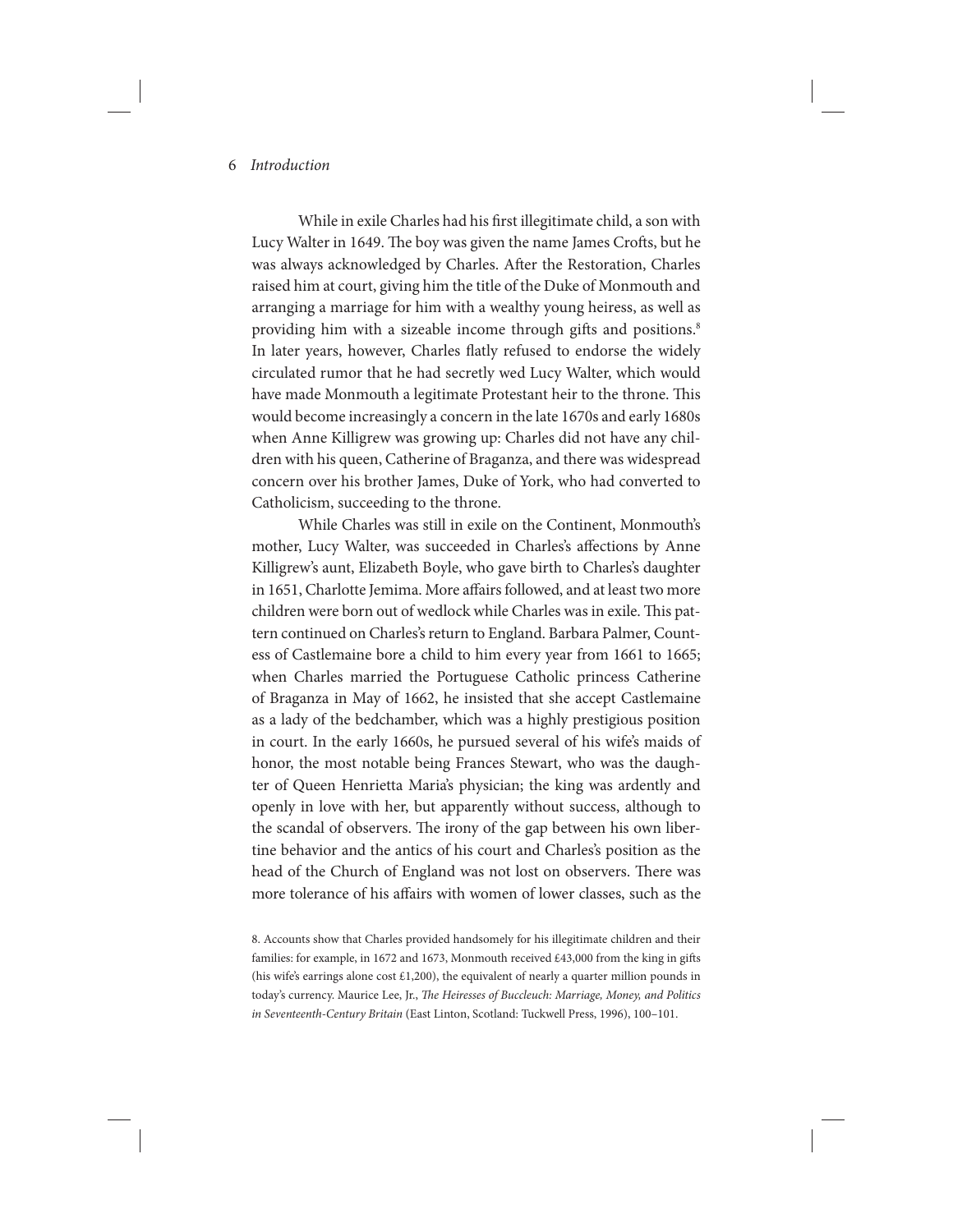actresses Mary "Moll" Davis and one of Charles's favorites, the comedian Nell Gwyn, but his later affair with the French Catholic aristocrat Louise Kéroualle, whom he made Duchess of Portsmouth and in 1680 gave a pension of £11,000 a year, caused riots in the streets of London.

James, too, had led an irregular life on the Continent, and he continued in his ways even after marrying one of his English mistresses and returning to England. His first marriage to Anne Hyde was a scandal, not so much because he had made her pregnant, but because a prince of the blood was marrying a commoner, the daughter of Edward Hyde, Charles's constant advisor during the Commonwealth and principal negotiator for the return of the Crown. Hyde would on the Restoration be named Charles's Lord Chancellor and receive the title Lord Clarendon. His daughter Anne, who was serving as a maid of honor in the court of James's sister Mary, the Princess of Orange, had begun the affair with James in 1659 while the court was still in exile in the Netherlands, and he had promised her marriage; however in 1660, when it became clear that the throne would be restored, and James was next in line in the succession, the match appeared worse than simply imprudent. When informed of James's intentions, his mother Queen Henrietta Maria was horrified, and Anne Hyde's own father urged that she be sent to the Tower for treason. Several of James's courtiers, including Anne Killigrew's distant relatives, Charles Berkeley and Henry Jermyn, attempted to invalidate the marriage by spreading rumors that Anne Hyde was so promiscuous that the child could be anyone's. Charles, having initially resisted the idea of the marriage, had, however, given his consent to it and refused to permit it to be annulled. Finally, in December 1660, James and Anne appeared in public as husband and wife, and Anne took over the running of their household, averaging £20,000 a year in expenses to support its size and opulence.<sup>9</sup>

James and Anne Hyde had two daughters who survived infancy, the princesses Mary and Ann; Mary would wed the Protestant Prince William of Orange and succeed her father to the throne in 1688, and Anne would become queen after her in 1702. Their mother Anne Hyde died in 1671; in 1673, James married a Catholic princess, Mary of Modena, and it became increasingly clear to Parliament and the

9. John Miller, "Anne, Duchess of York (1637–1671)," ODNB.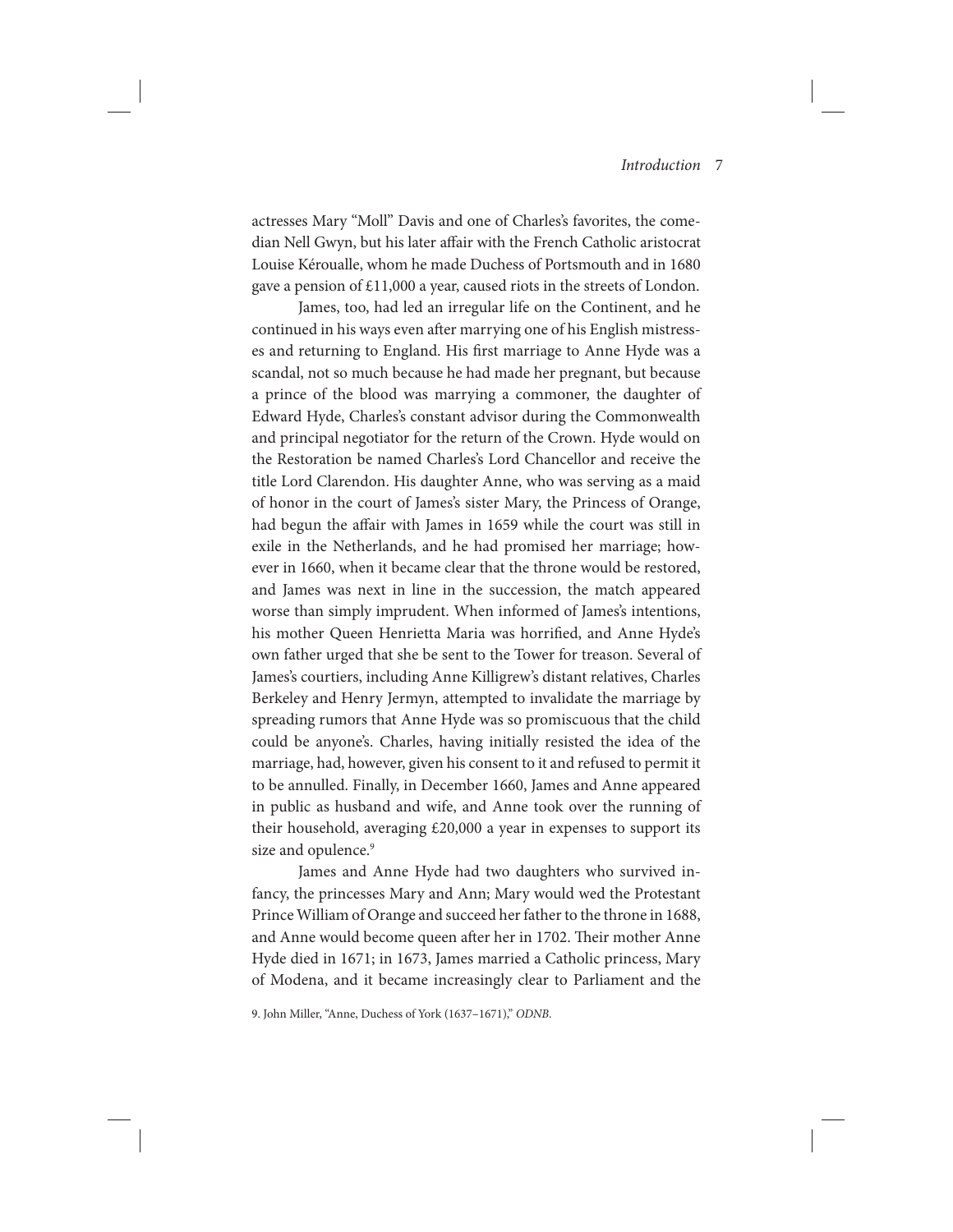public that James himself was a practicing Catholic. This was the court in which Anne Killigrew would be listed as serving as one of the six maids of honor in 1683. Anne Killigrew's father, Henry Killigrew, thus found himself in the odd position of serving as an Anglican chaplain in an openly if not yet publicly acknowledged Catholic court. Matters came to a point of public crisis when there was a general anti-Catholic hysteria deliberately created by a group of conspirators attempting to ensure James would not succeed his brother. "The Popish Plot," which dominated the whole country's attention between 1678 and 1681, was largely the creation of Titus Oates, who along with several others alleged that a vast Catholic conspiracy was afoot in England to assassinate Charles; their fabricated evidence led to the highly publicized trials and executions of fifteen people before his perjury was finally revealed during the period when Anne Killigrew was a young adult.<sup>10</sup> This was contiguous with the highly factionalized Exclusion Crisis (1680–1683) when the Whig party in Parliament in opposition to the court or Tory party attempted to pass legislation that would make it impossible for a Catholic to succeed to the throne. The political and religious environment in which Anne Killigrew grew up was thus a highly contentious one involving the widespread use of propaganda and heated public debates, debates which because of the positions of her parents and relatives in the courts of Charles and James she could not avoid.

# Restoration Court Culture and the Courtiers: Art and Literature

After years of poverty, the king and his court spent lavishly on restoring not only the presence of monarchy in England, but also in creating a spectacle of aristocratic power. Charles began recovering the royal art collection assembled by his father, which had been sold by Cromwell during the Commonwealth years; he also had to have new Crown jewels created for his coronation as their precious metals

<sup>10.</sup> For a detailed account of those involved in the plot, see John Kenyon, The Popish Plot (London: Heinemann, 1972) and for the issues relating to Catholicism and the succession, see John Miller, Popery and Politics in England, 1660–1668 (Cambridge: Cambridge University Press, 1973), especially chapter 4.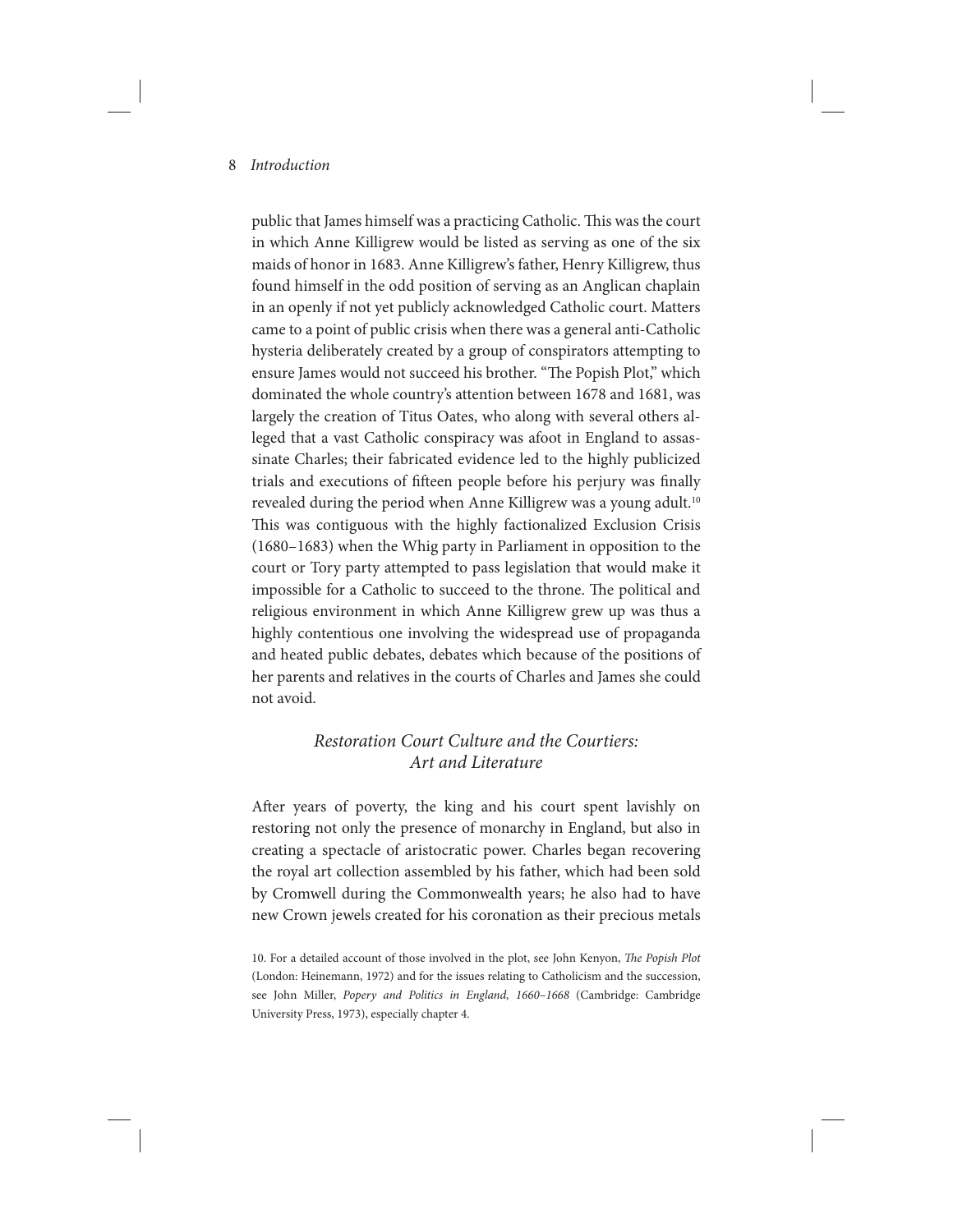had been melted down and their jewels sold.<sup>11</sup> The royal palace at Whitehall had been used for government offices and St. James's Palace for army barracks; many of the other royal valuables had been lost, sold, or hidden away. Thus the royal courts of Charles and his brother James not only had to be restored to power, but also to be recreated as the stages on which monarchy was presented.

Part of this recreation of monarchy included royal portraits, representations of the king, queen, and the members of their courts as the serene rulers of all they surveyed. Sir Peter Lely (1618–1680), who had painted the imprisoned Charles I with his children in the days before that king's execution, was the foremost portrait painter of his day in England; he had been maintained during the Commonwealth years by commissions from some of the most powerful aristocratic families in England.12 In 1662, he was appointed the king's principal painter, thus succeeding to the post held before the war by Anthony Van Dyke. Although he painted Charles II several times and those paintings were widely circulated in copies, his primary patron was James, Duke of York, and members of his court. James's first wife, Anne Hyde, commissioned Lely in the early 1660s to paint a collection of portraits of the most beautiful women of her court and that of the queen, which came to be known as The Windsor Beauties.<sup>13</sup> He also received a commission from James to create a series of portraits of the naval officers who served under him in the naval battle of Lowestoft (1665). His most highly visible patron, however, was the king's mistress, Barbara Palmer, Countess of Castlemaine, who used the allegorical representations of herself in portraits as potent weapons in a war of reputations: she had Lely paint herself, accompanied by her children from the king, in the guise of the Virgin Mary, Athena goddess of wisdom, Mary Magdalene, and her namesake, St. Barbara, offering a direct and satiric challenge to the official portraits of Queen Catherine.<sup>14</sup>

11. Jerry Brotton, The Sale of the Late King's Goods: Charles I and His Art Collection (London: Pan Books, 2006).

12. Diana Dethloff, "Lely, Sir Peter (1618–1680)," ODNB.

13. See Lewis Melville, The Windsor Beauties: Ladies of the Court of Charles II, rev. ed. (Ann Arbor, MI: Victorian Heritage Press, 2005), "preface."

14. Julia Marciari Alexander, "Self-Fashioning and Portraits of Women at the Restoration Court: The Case of Peter Lely and Barbara Villiers, Countess of Castlemaine, 1660–1668"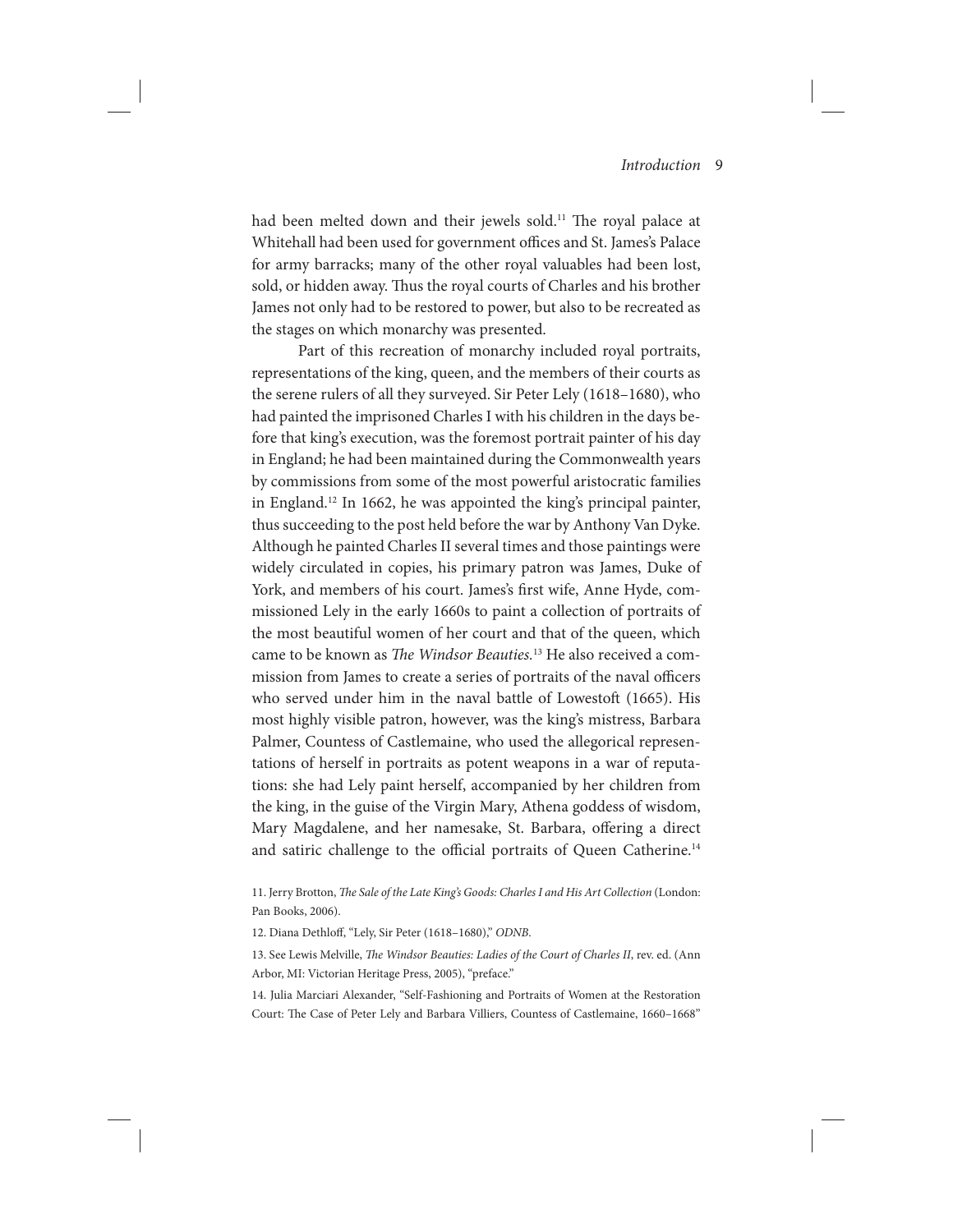Portraits, especially of members of court, thus functioned not only as artistic expressions but also as political statements.

There were two physical royal courts in London during Anne Killigrew's lifetime, that of Charles II and his queen at Whitehall and that of the Duke of York at St. James's Palace. The palace of Whitehall itself was not a royal residence in a traditional sense, being instead a conglomeration of buildings, consisting of some 1,500 rooms, resembling, as a French visitor in 1665 observed, "nothing but a heap of Houses, erected at divers times, and of different Models, which they made Contiguous in the best Manner they could for the Residence of the Court."15 It was here that Anne Killigrew's mother, Judith, served as a lady in waiting to the queen, along with her cousin Elizabeth (married to Sir Francis Clinton) who served as the queen's dresser.16 Her uncle, Sir William Killigrew, occupied rooms in Whitehall next to the royal family in his role as the queen's vice-chamberlain.

Her father Henry served the Duke of York at St. James's Palace, where he was appointed almoner to the duke and oversaw the chapel, as well as having an income from being a prebend of Westminster Abbey and serving as the master of the Savoy Hospital after 1663. The Savoy precinct like Whitehall was situated on the north shore of the Thames River; it included a former medieval palace that Henry VII had turned into a hospital for the poor in 1512. It was next to Somerset House, where the dowager queen Henrietta Maria resided before her return to France in 1665. Among the notable events at the Savoy marking the Restoration, was the Savoy Conference in 1661, when Charles II ordered an assembly of Anglican bishops and nonconformist ministers to meet in what ended up as an unsuccessful attempt to

<sup>(</sup>PhD diss., Yale University, 1999); Catharine MacLeod, " 'Good but not Like': Peter Lely, Portrait Practice, and the Creation of a Court Look," in Painted Ladies: Women at the Court of Charles II, ed. Catharine MacLeod and Julia Marciari Alexander (London: National Portrait Gallery, 2001), 50–61.

<sup>15.</sup> Simon Thurley, Whitehall Palace: An Architectural History of the Royal Apartments, 1240–1698 (New Haven, CT: Yale University Press, 1999), 99–126; Samuel de Sorbière, A Voyage to England, Containing many Things relating to the State of Learning, Religion, and other Curiosities of that Kingdom (London, 1709), 16–17.

<sup>16.</sup> J. P. Vander Motten, "Killigrew, Henry (1613–1700)," ODNB; J. P. Vander Motten, Sir William Killigrew (1606–1695): His Life and Dramatic Works (Ghent: Rijksuniversiteit te Gent, 1980), 30.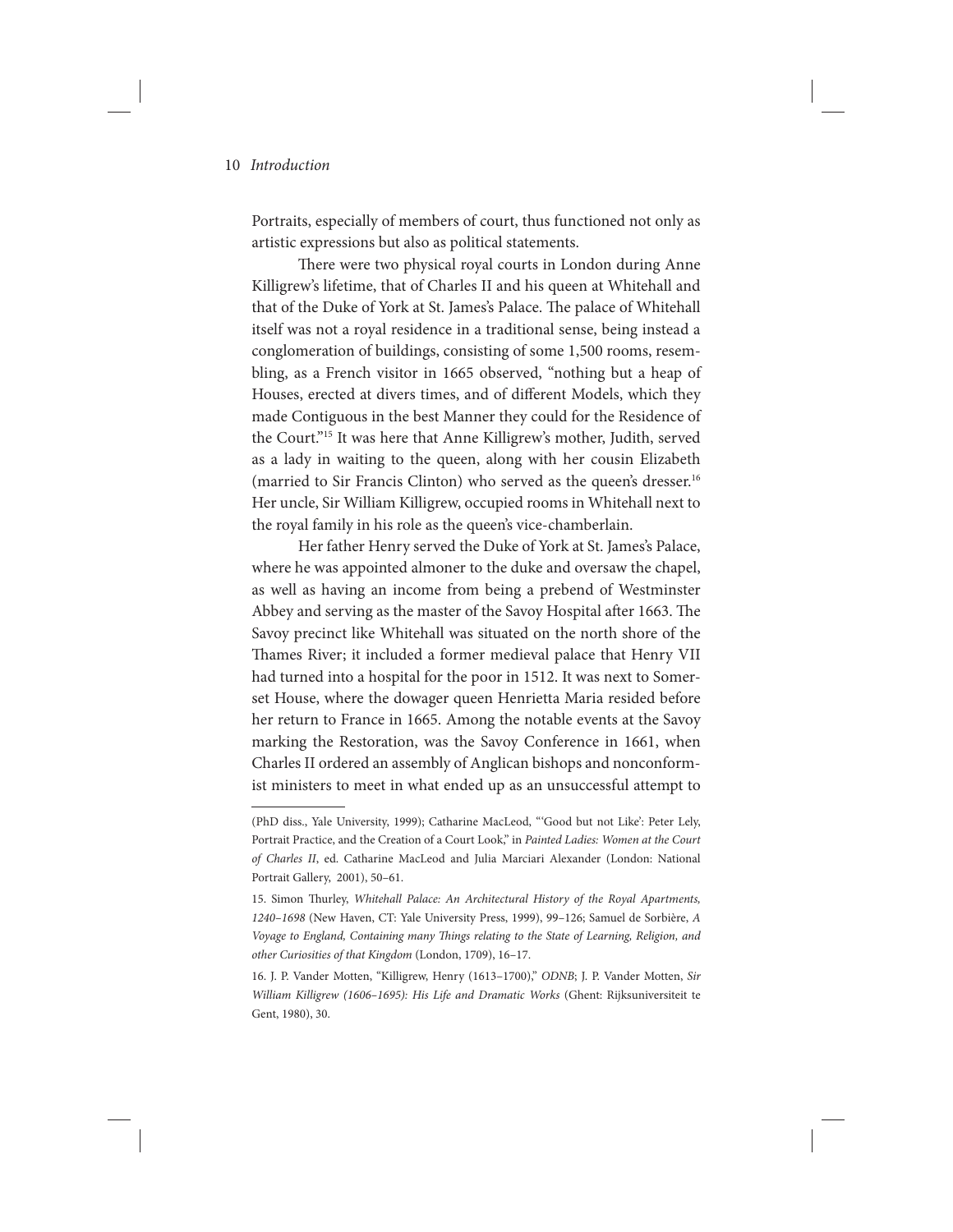revise the Anglican liturgy to bring uniformity to Protestant worship in England. The Savoy precinct was also the home of the bookseller Samuel Lowndes, who would publish Henry's sermons as well as the posthumous edition of Anne's poems. It was in the chapel of the Savoy dedicated to St. John the Baptist that Killigrew's mother Judith was buried on February 2, 1683 and that Anne was buried on June 15, 1685.17

In addition to restoring the court at Whitehall, one of the first actions Charles took on returning to London was to reopen the theaters, which also played a significant part in the lives of the London Killigrews. He granted two royal patents to establish new theaters and acting companies, one to William Davenant whose company was called the Duke's Company, and one to Anne Killigrew's uncle, Thomas Killigrew, for the King's Company. Charles and the royalists who had been in exile had returned with a taste for French theater, which offered plays with heroic action and noble sentiments that made use of sophisticated scenery and staging, and most notably and unlike the English commercial theaters prior to the war, the French employed women as professional actors to play women's parts. Davenant had employed women as singers in his Commonwealth entertainments, but this would mark the first appearance of women on a London commercial stage as actresses rather than musicians or entertainers.<sup>18</sup>

The demand for new plays to be performed at the new theaters—the Theatre Royal housing the King's Company and the Dorset Garden Theatre for the Duke's Company—was met in part in the early 1660s by Charles's courtiers, including another of Anne Killigrew's uncles, Sir William Killigrew, and James Howard (c. 1640–1669) who married Anne Killigrew's cousin, the illegitimate Charlotte Jemina. William Killigrew's Selindra was the first newly written play performed by the King's Company on March 3, 1662.<sup>19</sup> It is a tragi-

<sup>17.</sup> Register of the Chapel of St. John the Baptist, the Savoy, London, Office of the Duchy of Lancaster, Royal Chapel of the Savoy Archive, February 2, 1683 and June 15, 1685.

<sup>18.</sup> For the earlier history of women as professional performers in England, see Clare McManus, "Women and English Renaissance Drama: Making and Unmaking 'The All-Male Stage," Literature Compass 4, no. 3 (2007): 784-96.

<sup>19.</sup> Nancy Klein Maguire, Regicide and Restoration: English Tragicomedy, 1660–1671 (Cambridge: Cambridge University Press, 1992), 62.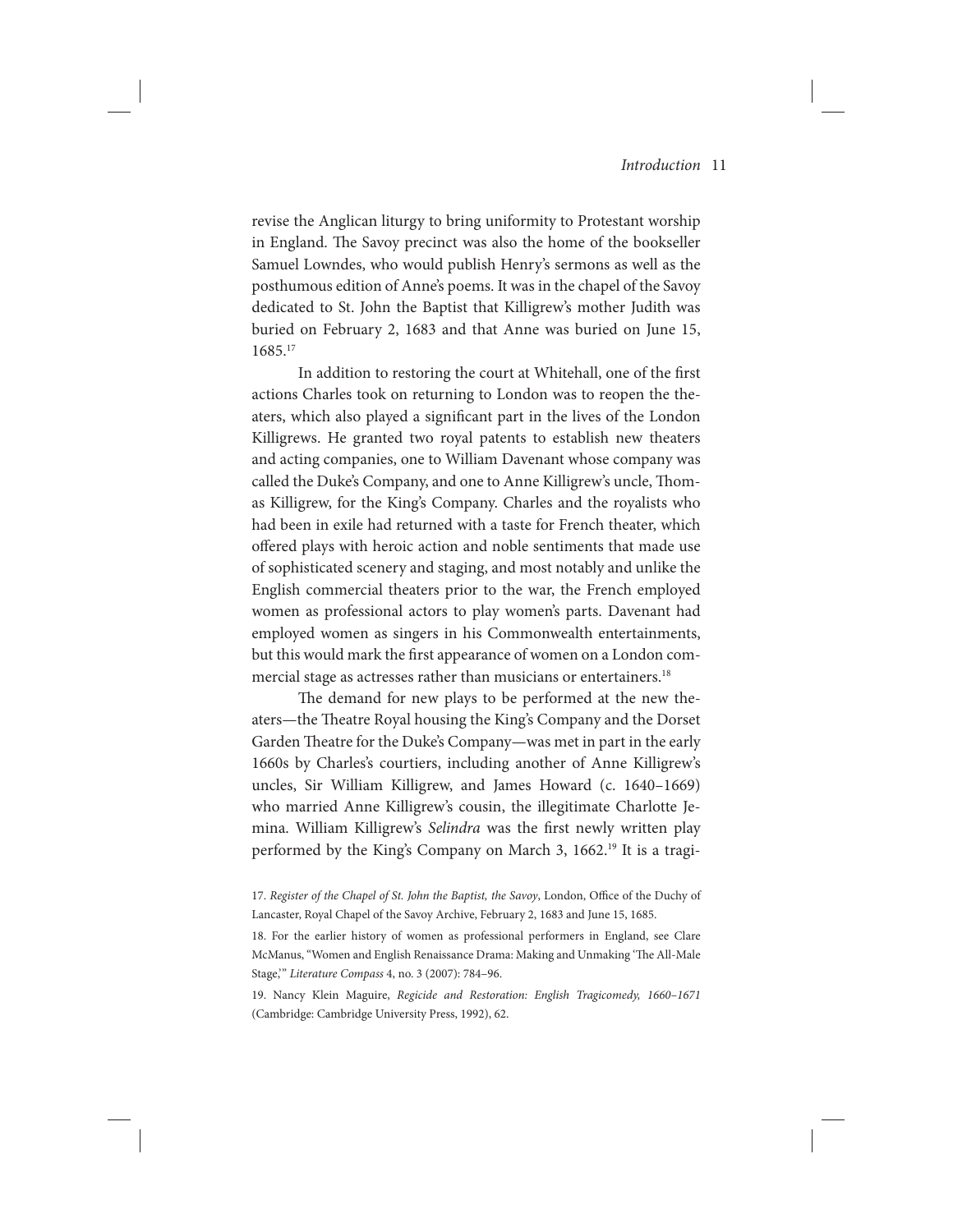comedy that blends a heroic plot centering on the restoration of the rightful queen of Hungary, who has been unjustly dispossessed of her throne, with a happily ending romance, clearly a pleasing topic for the new audience, and a subject which many of the new Restoration heroic dramas highlighted. In a commendatory verse prefacing the 1663 publication of the play, the unknown poet commends William Killigrew in terms that would be applied later to Anne: "thy wise, and modest Muse," it asserts, "breath'st a Noble Courtly Vein, / Such as may Caesar entertain."20

James Howard, the ninth son of Thomas Howard, 1st Earl of Berkshire, wrote two successful comedies that established the early pattern for what became known as the Restoration comedy of manners featuring the "witty couple." His The English Monsieur (1666) and All Mistaken, or the Mad Couple (1667), made the most of the acting talents of the leading male actor in Thomas Killigrew's company, Charles Hart, and a fresh young newcomer, Nell Gwyn. As was well known to those in their audiences, while they were portraying the dashing young man about town who won't be caught in the marriage trap and the clever beauty who wins his heart, Hart and Gwyn were in fact conducting a love affair offstage.<sup>21</sup> In 1667, she scored a tremendous success in John Dryden's Secret Love, or The Maiden Queen, and Samuel Pepys recorded in his diary for March 2, 1667 that the play, staged by Killigrew's company, entertained both Charles and James who were in the audience, and Nell's performance as Florimel was enchanting, "a mad[cap] girl, then most and best of all when she comes in like a young gallant; and hath the notions and carriage of a spark the most that ever I saw any man have."<sup>22</sup> Later in 1667, she would become Charles II's mistress and the subject of court paintings by Lely and others.

22. Pepys, Diary, http://www. pepysdiary. com/archive/1667/03/02/.

<sup>20.</sup> Sir William Killigrew, Four New Plays viz: The seege of Urbin, Selindra, Love and frienship, Tragy-comedies, Pandora, a comedy (Oxford, 1666), "The Latine Verses Translated," iv.

<sup>21.</sup> Elizabeth Howe, The First English Actresses: Women and Drama, 1660–1700 (Cambridge: Cambridge University Press, 1992), 66; Felicity Nussbaum, "Actresses and the Economics of Celebrity, 1700–1800," in Theatre and Celebrity in Britain, 1660–2000, ed. Mary Luckhurst and Jane Moody (Basingstoke, UK: Palgrave Macmillan, 2005), 148–68.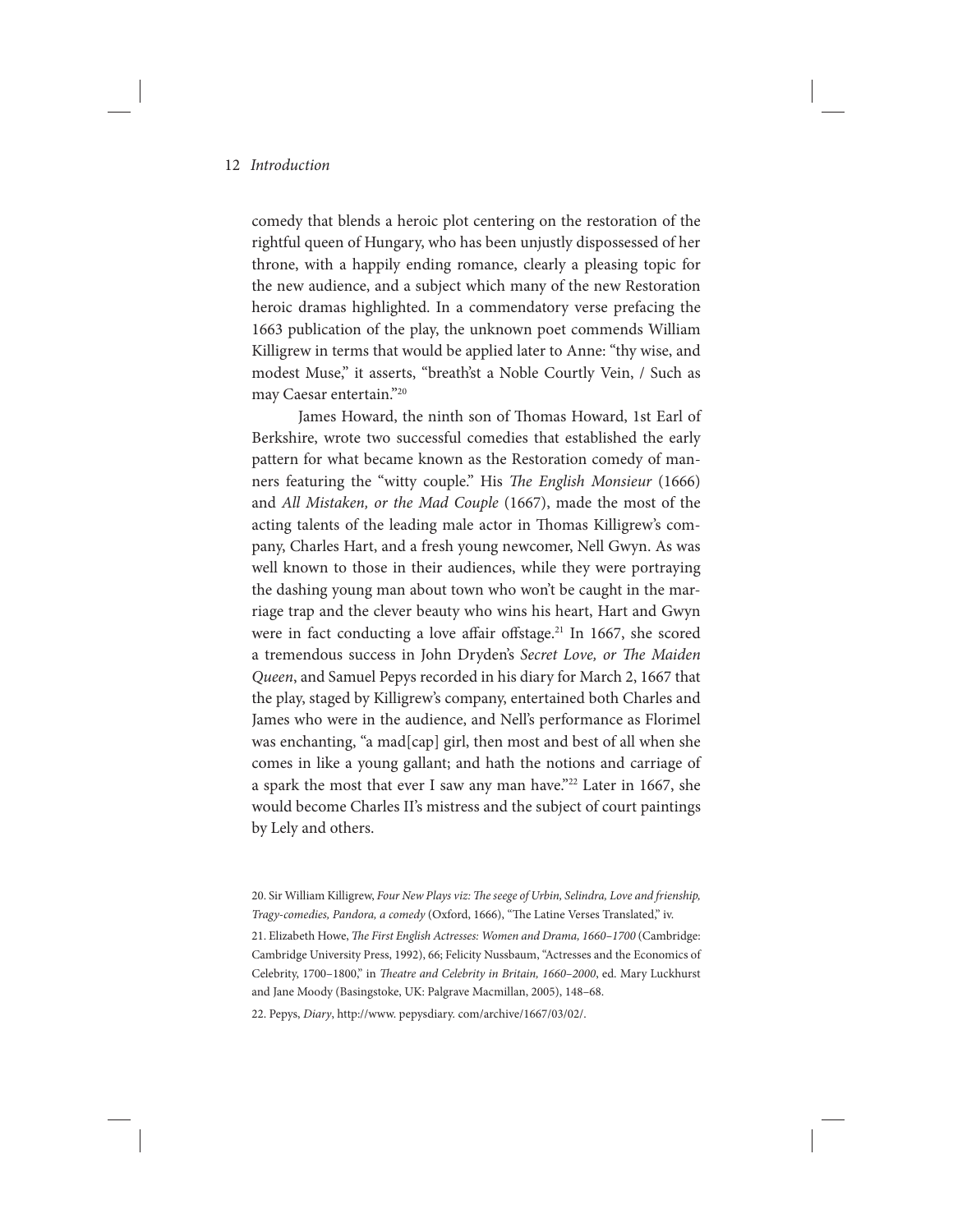The 1670s and early 1680s saw the full development of the dramas written for the new stages with their elaborate scenery and professional actresses. It is notable how many of them in the 1660s and 1670s were by writers associated with the court. Comedies by Charles's courtiers such as Sir Charles Sedley's The Mulberry Garden, William Wycherley's The Country Wife, and Sir George Etherege's Man of Mode all were set in contemporary London, with references to actual places and people. This style of comedy featured cynical young rake heroes, whose only occupation appears to be to live well and seduce beautiful young women. Dorimant, the hero of Man of Mode, was supposedly based on John Wilmot, Earl of Rochester, who was present in the audience watching as his character deftly manages multiple affairs: having fallen for the charms of the witty and wealthy Harriet, Dorimant nevertheless is willing to leave her company for an amorous rendezvous with the best friend of the mistress he has cast off at the start of the play. As one biographer has observed, "Restoration theatre has come to be seen as a guide to the values and attitudes of English society in the last decades of the seventeenth century, and not wholly without reason," noting additionally that between December 1666 and November 1667 Charles himself with his royal entourage attended twenty-two plays presented at court and by the King's Men in the Theatre Royal, in addition to visiting the rival company's productions.23

Both branches of the royal family were patrons of the arts, especially the theaters, and it is clear that both the male and female courtiers were actively engaged in establishing the culture of the courts through their writings and performances. John Wilmot, Earl of Rochester, and John Sheffield, 1st Duke of Buckingham and Normanby, for example, were particularly well known for their abilities to create amusing impromptu verses, and both were patrons of John Dryden and other professional writers. Both men also penned serious satires and were deeply engaged with literary matters, with Sheffield's An Essay on Poetry, modeled after Horace's Ars Poetica, going through multiple editions after it was printed in 1682. John Dryden, the poet laureate, created a steady stream of dramas first for Killigrew's com-

23. Derek Wilson, All the King's Women: Love, Sex, and Politics in the Life of Charles II (London: Hutchinson, 2003), 225, 229.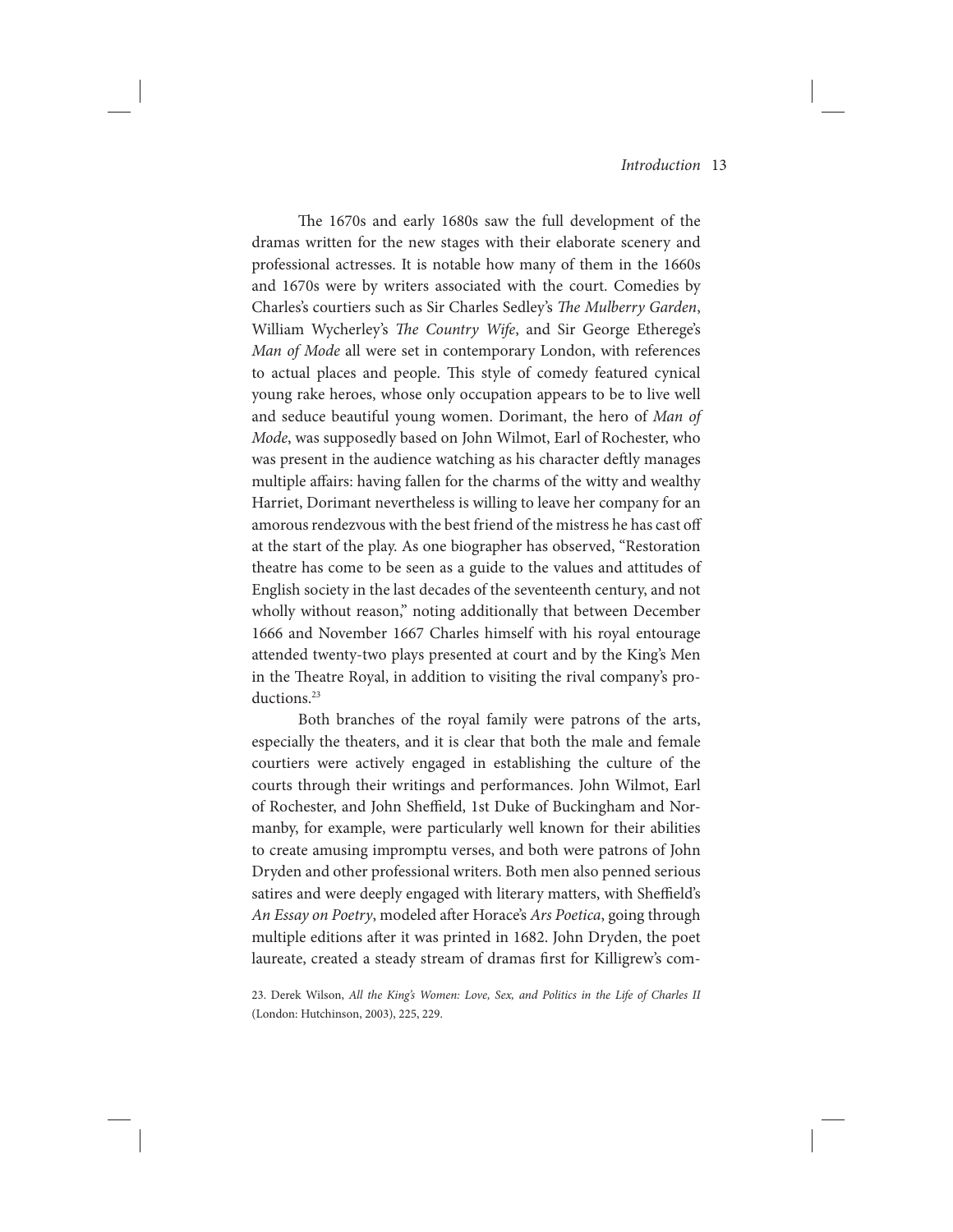pany and then for Davenant's in the 1670s, but he was also during this time beginning to publish important translations of classical writers including Ovid and the historian Plutarch, making available to readers who had not received classical education or university training the rich classical tradition which so marks Killigrew's verse. In the late 1670s, he published scathing satires on the leading figures in the Popish Plot and the political parties, culminating in 1681 with the publication of Absalom and Achitophel, but he also produced the following year in 1682 Religio laici, or "the layman's faith," a long poem calling for reason and moderation in religious beliefs to avoid the conflicts of extreme sects both Protestant and Catholic.

In 1675 when Anne Killigrew was fifteen, the court mounted an elaborate and expensive masque, Calisto, or the chaste nymph by John Crowne, which highlighted the acting talents of the young princesses and the ladies of the court. The jewels on the costumes were astonishing, being estimated by one attendee, John Evelyn, as being nearly £20,000 worth on the costume of goddess Diana, played by the maid of honor Margaret Blagge; the account records show that her costume was made from twenty-four yards of gold brocade and one hundred and forty-six yards of gold and silver lace in addition to a quiver with sixteen arrows.<sup>24</sup> As with the earlier masques of Charles I's court, the play is a celebration of the royal family and the prosperity of the country under their reign: the character of the River Thames declares, "Pleasure, Arts, Religion, Glory, / Warm'd by his propitious Smile, / Flourish there, and bless this Isle."<sup>25</sup> The stage direction states that the "Genius of England" then gestures toward the royal family in the audience, exclaiming, "But stay! What wonder does my spirit seize? / See! Here are both the great Divinities," and the Thames confirms, "The God and Goddess too of this bless'd Isle!" thus turning the whole court audience into part of an ideal pastoral world, one filled with youth, beauty, peace, and prosperity. The irony, surely not lost on many, was that the woman portraying the Thames was none other than Charles's former mistress, Mary "Moll" Davis.

24. John Evelyn, The Life of Margaret Godolphin (London: Chatto and Windus, 1907), 67; Eleanore Boswell, The Restoration Court Stage (1660–1702) (New York: Barnes and Noble, 1932), 323–24.

25. John Crowne, Calisto, or the chaste nymph (London, 1675), "Prologue," sig.b2r.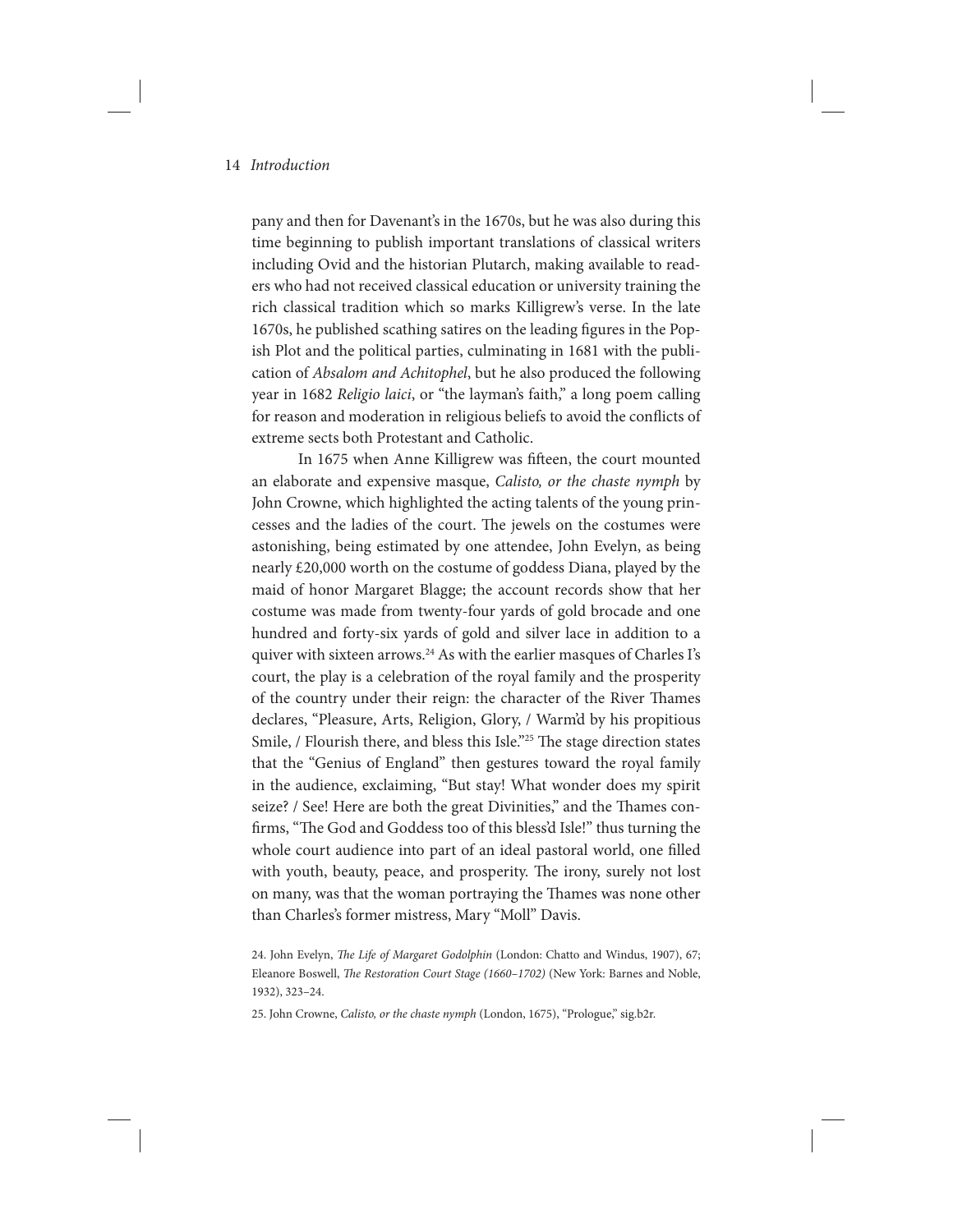Thus while the world of the court was glamorous, luxurious, cultured, and literate, it was simultaneously laced with irony and the grim struggles of self-seeking men and women to hold on to their tenuous positions there. The women associated with the court were sometimes as notorious in their public behaviors as the men. Charles's and James's young mistresses, many of whom served as maids of honor, frequently scandalized Samuel Pepys, who recorded an example on February 8, 1663:

> Captain. Ferrers telling me, among other Court passages, how about a month ago, at a ball at Court, a child was dropped [miscarried] by one of the ladies in dancing, but nobody knew who, it being taken up by somebody in their handkerchief. The next morning all the Ladies of Honor appeared early at Court for their vindication, so that nobody could tell whose this mischance should be. But it seems Mrs. Wells fell sick that afternoon, and hath disappeared ever since, so that it is concluded that it was her.<sup>26</sup>

A French visitor to the court, the Count Grammont, likewise noted that "Lady Middleton, Lady Denham, the queen's and the duchess's maids of honor, and a hundred others, bestow their favors to the right and to the left, and not the least notice is taken of their conduct. As for Lady Shrewsbury, she is conspicuous. I would take a wager she might have a man killed for her every day, find she would only hold her head the higher for it."27

Charles II appears to have been cynically amused by the reallife exploits of the young people in his court as well as entertained by the fictional ones on stage in Thomas Killigrew's theater.<sup>28</sup> Bishop Gilbert Burnet, writing about Charles in hindsight, declared that after

28. For an account of Charles's relationships with his courtiers, see Jeremy Webster, Performing Libertinism in Charles II's Court: Politics, Drama, Sexuality (London: Palgrave Macmillan, 2005), Chapter 1.

<sup>26.</sup> Pepys, Diary, http://www. pepysdiary. com/archive/1667/03/02/.

<sup>27.</sup> Anthony Hamilton, The Memoirs of Count Grammont, ed. Gordon Goodwin, 2 vols. (Edinburgh: John Grant, 1908), 2:3.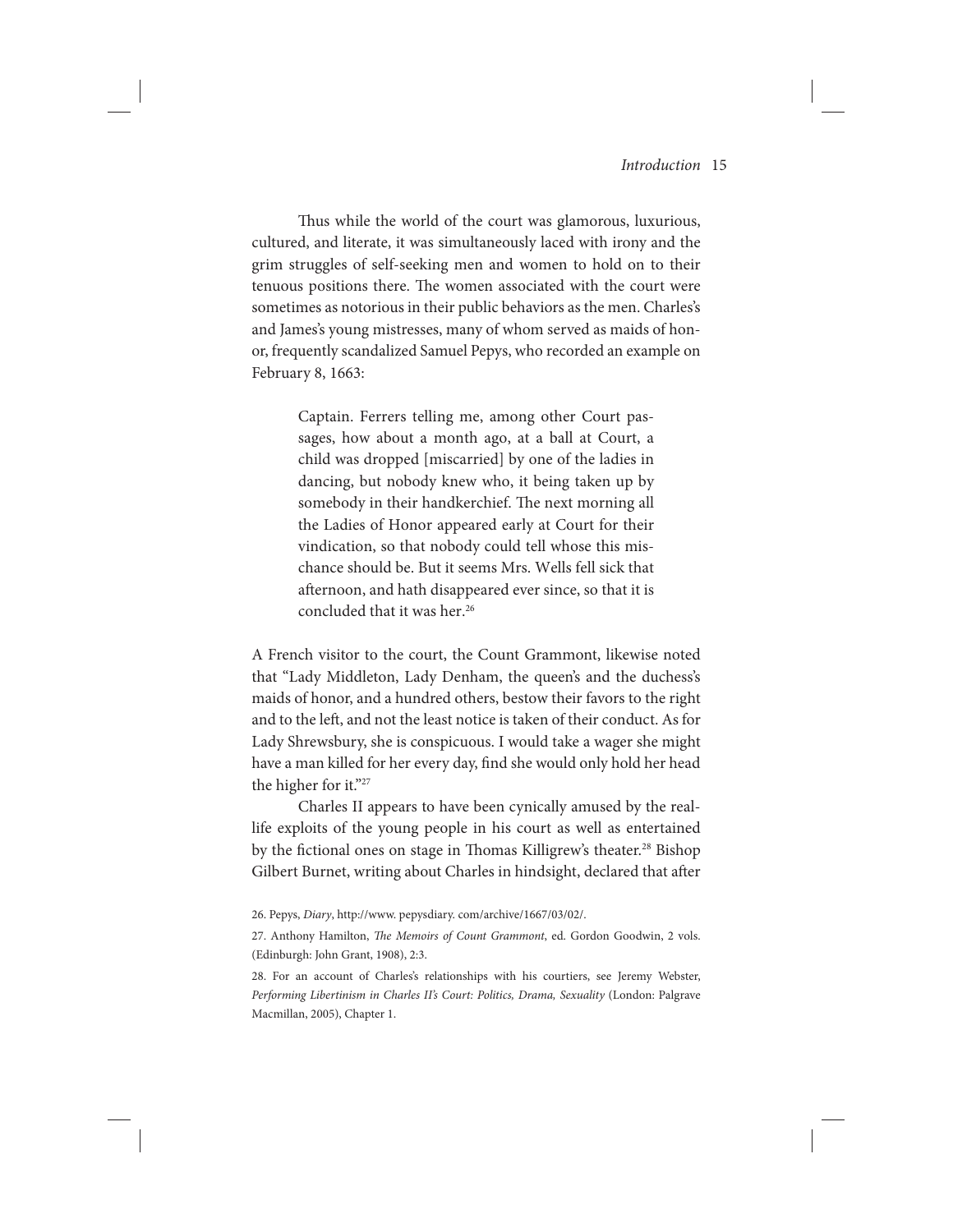returning from exile, Charles had "a very ill opinion both of men and women; and did not think there was either sincerity or chastity in the world out of principle, but that some had either the one or the other out of humor or vanity. He thought that nobody served him out of love: and so he was quits with the entire world, and loved others as little as he thought they loved him."<sup>29</sup> Sexual intrigues were very often associated with political stakes, especially by contemporary satirists. Rochester wrote in 1673 after the marriage of James and Mary of Modena a nasty little lyric, "Signior Dildo," sardonically welcoming the Italian sex toy to England and describing the enthusiastic welcome he would be given by the various maids of honor and women of the court, whom he caricatures by name: writing of the widowed Mary, Countess of Falmouth, who had been married to a distant relative of Anne Killigrew's, Rochester snipes, "The Countess of Falmouth, of whom people tell / Her footmen wear shirts of guinea an ell, / Might save the expense if she did but know / How lusty a young swinger is Signior Dildo."30 George Villiers, Duke of Buckingham, contributed in 1678 his "Character of an Ugly Woman," attacking the "mother" of the maids of honor in Mary of Modena's court: as one commentator noted, of all the male court wits, only Sir Charles Sedley did not have any antifemale satires credited to him.<sup>31</sup> In 1681, the anonymous author of the mocking satire "An Heroic Poem" (included in Appendix 4 in this volume) likewise targets the sexual and political activities of individual court women, as well as the hypocrisy and greed of the men, in his attack on Whig politicians and supporters of Monmouth's claim to the throne, in the courts of which Anne Killigrew and her family served.

The women at court, however, whose virtue was above question in such satires were the royal wives, Queen Catherine and Princess Mary of Modena, and, of course, there were numerous women who served them who are simply less known to later generations precisely because they did not embrace a libertine lifestyle and thus become

<sup>29.</sup> Gilbert Burnet, History of my own Time, ed. O. Airy, 2 vols (Oxford, 1897–1900), 1:168. 30. The Works of John Wilmot, Earl of Rochester, ed. Harold Love (Oxford: Oxford University Press, 1999), 248–57.

<sup>31.</sup> John Harold Wilson, The Court Wits of the Restoration (Princeton: Princeton University Press, 1948), 123–25.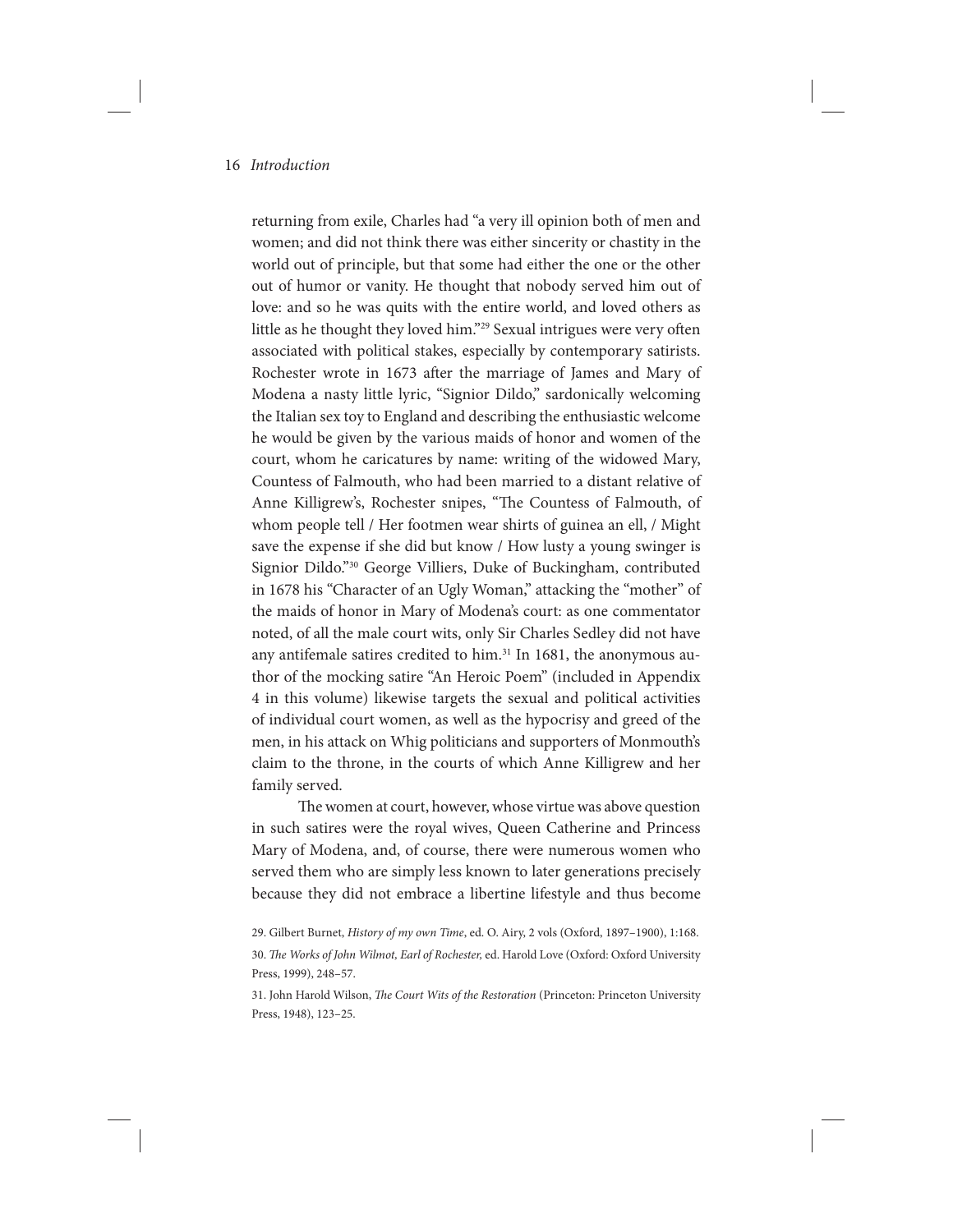fodder for gossip and satire. Unlike the glamorous courtesan beauties painted by Lely and celebrated by Count Grammont, many women serving in these courts were, like Anne Killigrew's mother, married to others also in royal service. There were various ranks of those who served in female royal households, most having been established during Queen Elizabeth I's long reign, all of whom received salaries, and their titles indicate their relative importance through the degree of access they had to the royal person.

The most important of the ladies in waiting was the Mistress of the Robes, followed by the ladies of the bedchamber, and by the women of the bedchamber, who during this time came to be referred to as dressers. The ladies of the bedchamber were peeresses of the realm and were frequently the wives or daughters of leading political figures or members of the king's councils. These women escorted their royal mistress in her public appearances and assisted her in the formal ceremonial tasks of dressing and dining. The women of the bedchamber, such as Anne Killigrew's aunt, Anne Killigrew Kirke, who served Queen Henrietta Maria as a dresser, Anne's mother Judith, and her cousin Elizabeth Clinton, were ladies in waiting serving Queen Catherine. These were gentlewomen who assisted their royal mistress in more mundane daily tasks such as doing her hair, keeping her clothes, waiting on her at the table, accompanying her on walks, and nursing her when she was ill. These women served on a weekly rotation, during which time they were at their mistresses' beck and call both day and night and would sleep in the royal bedchamber. The widow Lady Tuke, writing in 1682 to her friend Mary Evelyn, John Evelyn's wife, about her position as a lady in waiting, lamented that "there is nothing has troubled me more since I had the honor to serve the Queen than that restraint of my liberty… . it makes life less pleasing to me, and really makes one value the world very little, nor that grinning honor which many esteem."32

Salaries for such positions could be lucrative, but the courts of Charles and James came under financial constraints in the 1660s. In 1663, it was announced that royal servants would no longer be fed at royal expense, but would instead be paid wages to cover their board,

<sup>32.</sup> Frances Harris, Transformations of Love: The Friendship of John Evelyn and Margaret Godolphin (London: Oxford University Press, 2002), 105.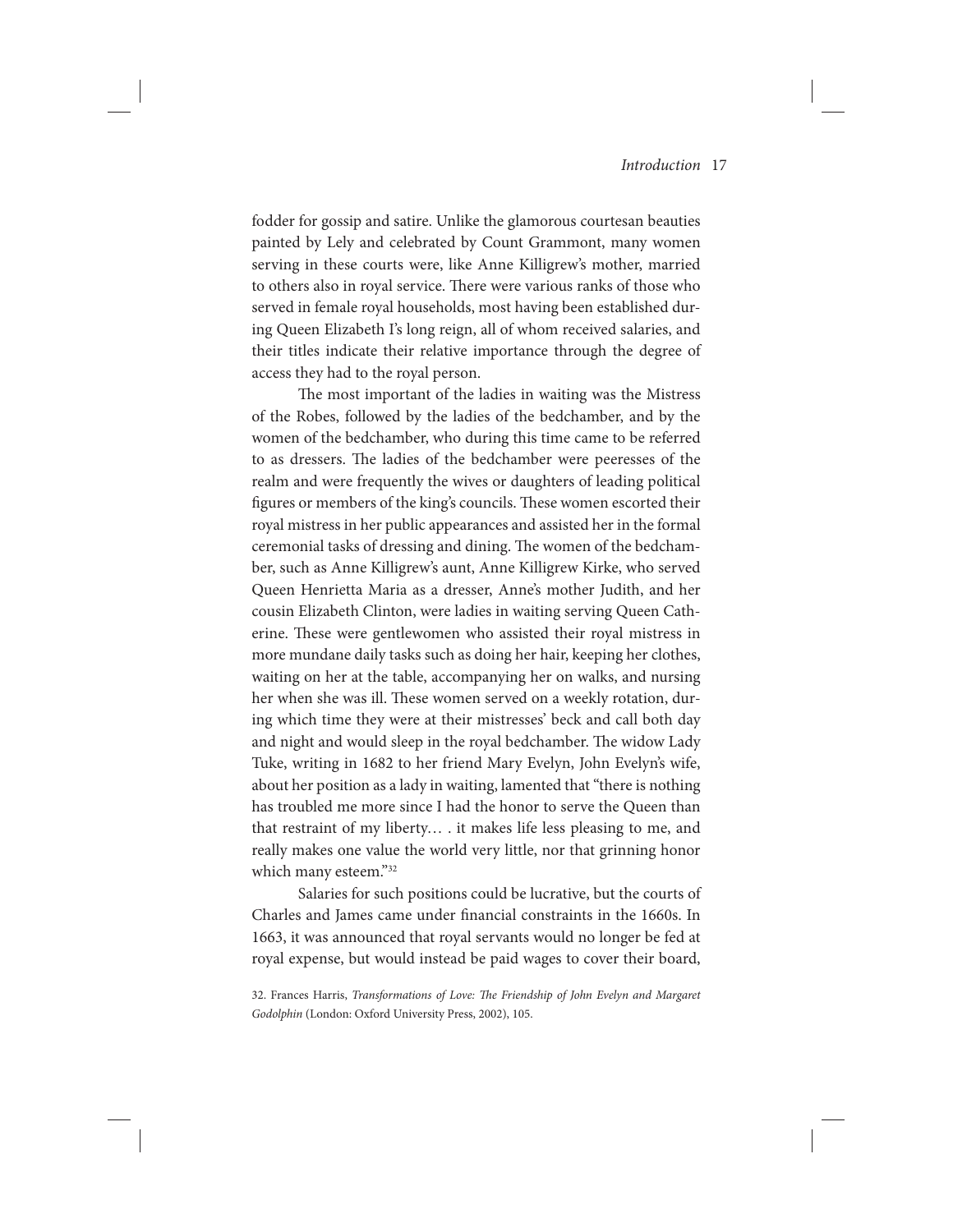ranging from £547 for the Mistress of the Robes to £60 for a dresser, with additional stipends given based on seniority between £150 and  $£200$  a year.<sup>33</sup> The exceptions to this were the maids of honor, whose meals according to records cost the crown £700 a year, with a £200 yearly pension. The maids of honor, like the pages of the male royals, were the youngest members of the royal courts; Anne Killigrew's uncle, Sir William Killigrew, had entered into the service of the princes of Orange when he was thirteen. They did not serve in the bedchamber itself, but participated in public court functions, interacting with visitors, performing in court entertainments, and forming a decorative entourage for their mistress or master at public events. The maids of honor shared a room with one other, had a "closet" or small private room for writing and devotion, and a common room to receive visitors.<sup>34</sup> Commentators are in general agreement that the families of these maids of honor sent their daughters to court primarily to secure good husbands, that is, well-to-do and titled ones, and their appointment was very often a reward for services to the court by their families. Spectacular marriages could be made this way: as has been pointed out, Anne Hyde, Duchess of York, was a maid of honor, as was Margaret, Duchess of Newcastle, and Frances Stuart, "La Belle Stuart," fended off the king's advances to become Duchess of Lennox and Richmond.<sup>35</sup> As glamorous as this life may seem, it was easy for these young women to fall into debt; they had to provide their own clothes suitable for royal events, and those serving the queen received a stipend of only £10, while those serving the duchess received only £20, and the popular recreation of card playing and gambling also could be a young person's downfall.

A maid of honor who was noted for her piety and distaste of the libertine lifestyles that surrounded her, Margaret Blagge (1652–1678), also had numerous points of connection with people in Anne Killigrew's life. In 1666 she became a maid of honor to Anne Hyde, Duchess of York, and in 1671 on her death, Margaret Blagge became a maid of honor in the court of Queen Catherine. In 1672, she met through

35. Harris, Transformations, 106–7.

<sup>33.</sup> Anne Somerset, Ladies in Waiting from the Tudors to the Present Day (London: Weidenfeld and Nicolson, 1984), 134.

<sup>34.</sup> Harris, Transformations, 107.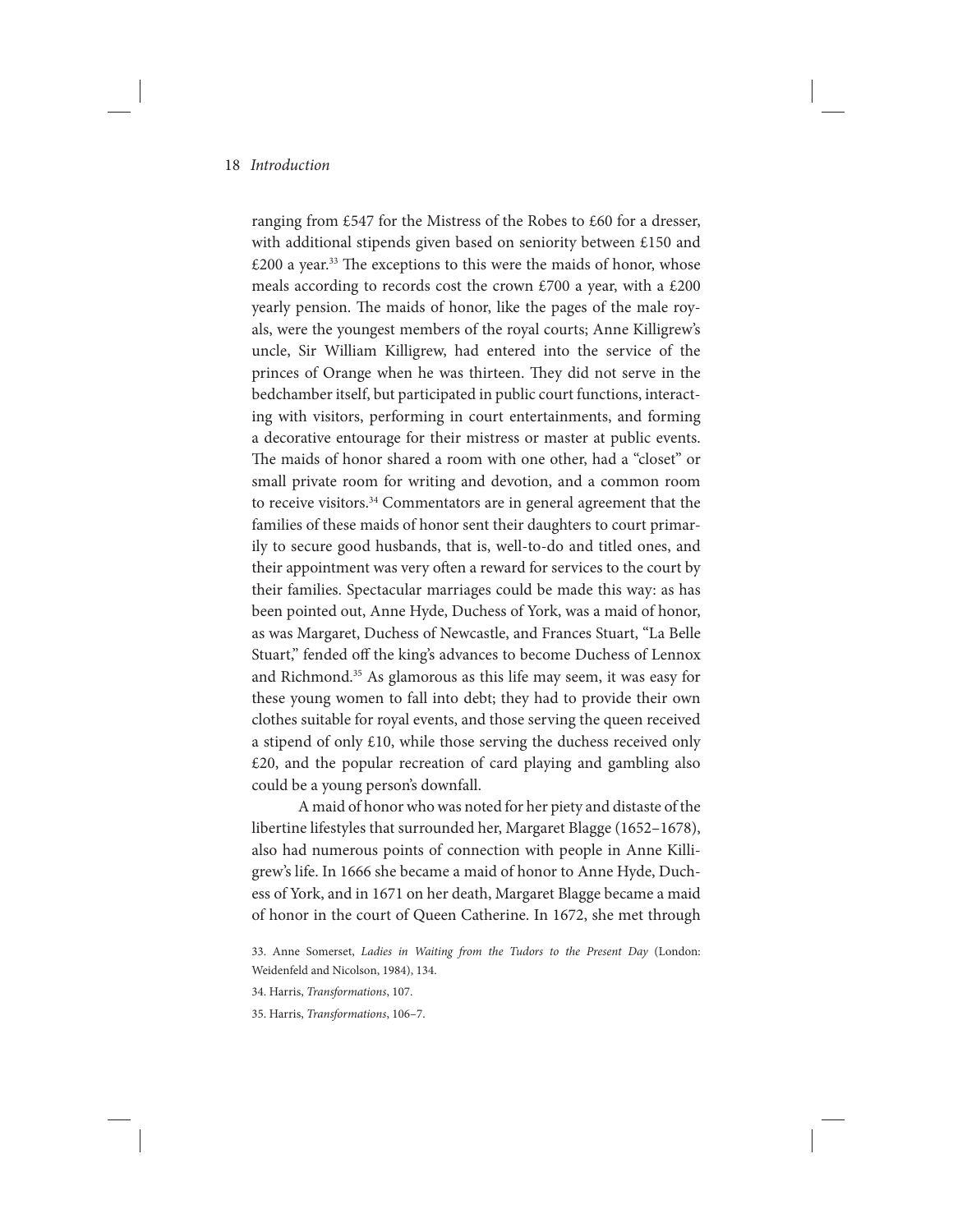his wife Mary the author and diarist John Evelyn, who became her spiritual counselor and close friend. John Evelyn's preservation of his correspondence with Margaret Blagge and his celebratory biography written after her death, The Life of Margaret Godolphin (first printed in 1847 as The Life of Mrs. Godolphin), a memorial to her piety and goodness, gives us an alternative picture of court life as experienced by a devout Christian single woman.

Having nursed Anne Hyde through her final illness, the young Margaret Blagge reflected on the fate of those who once were celebrated for their position and influence. "The D[uch]ess died, a Prince honored, in power: had much Wit, much more esteem," wrote the young Margaret, "None remembered her after one Week: None sorry for her. She smelt extremely; was tossed and flung about, & everyone did what they would with that stately Carcass."36 "What is this World!" she exclaimed, "What is Greatness! What to be esteem'd & thought a Wit! We shall all be stripped, without Sense or Remembrance: But God, if we serve him in our Health, will give us Patience in our Sickness."

Although she was an extremely attractive young woman and had several suitors, the one who eventually won her heart was a rising young courtier, Sidney Godolphin, who had entered Charles II's court as a page in 1662 and had risen to the post of groom of the bedchamber, an important position that offered personal contact with the king and involved attending the king in his private rooms and assisting at meals.37 Even so, the couple lacked sufficient funds to marry until 1675, and Margaret herself was constantly torn between marriage and the desire to lead a single life devoted to God. While in the court, her diaries show that she divided her time between serving her royal mistress and retiring into her room for private devotion and study, leaving behind a group of manuscripts containing her meditations and prayers which Evelyn preserved.

Evelyn, who had initially welcomed the return of Charles II, soon became disgusted and dismayed by the libertine atmosphere,

#### 36. Evelyn, Life of Margaret Godolphin, 9.

<sup>37.</sup> R. O. Bucholz, "The Bedchamber: Grooms of the Bedchamber, 1660–1837," in Court Officers, 1660-1837 (London: Institute for Historical research, 2006), 20-24, at British History Online, http://www.british-history.ac.uk/report.aspx?compid=43768.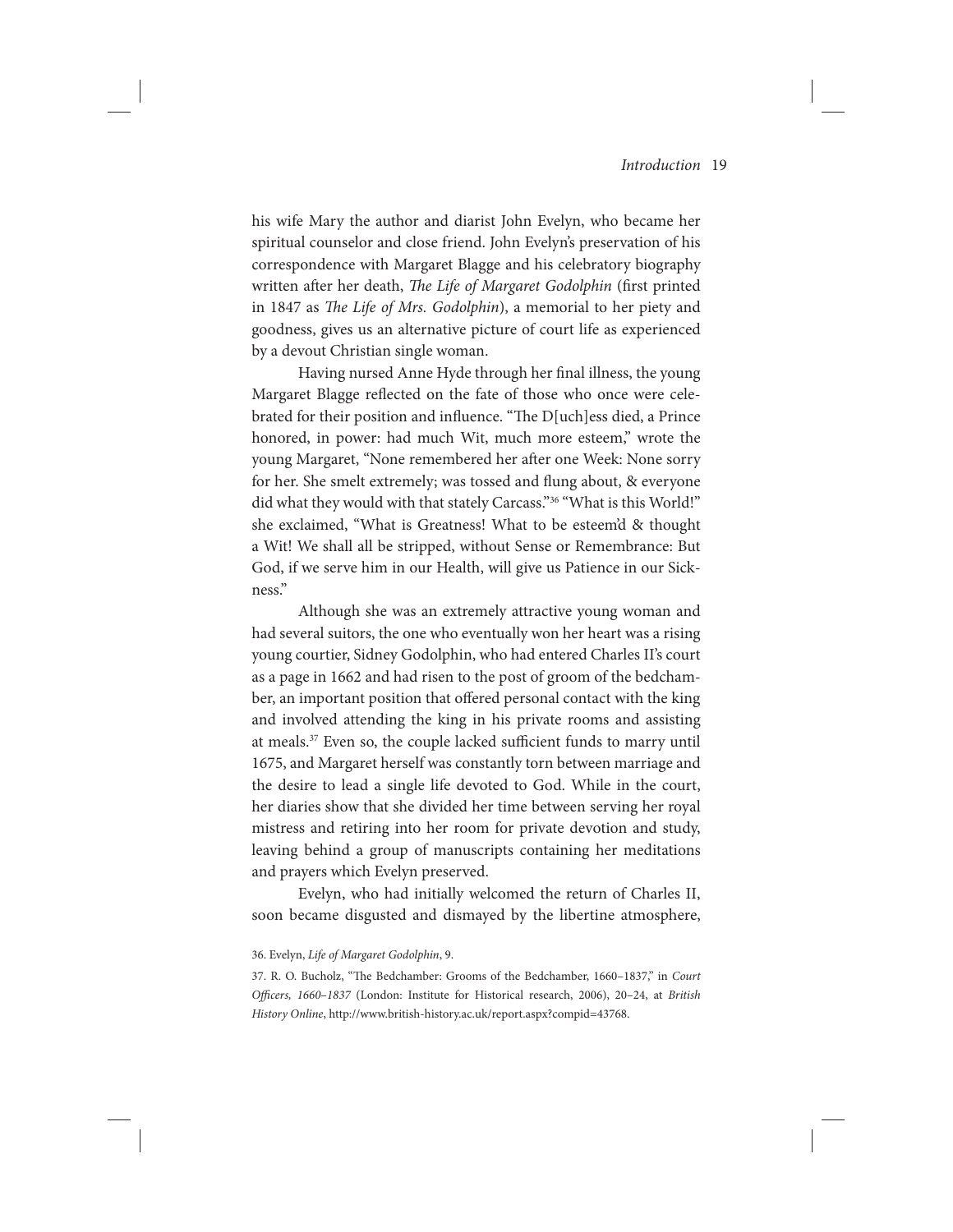and he found in Margaret Blagge his exemplar for feminine piety. As Blagge's cousin, John North noted, even in the court one could find among the women "as many truly pious and strictly religious as could be found in any other resort whatsoever."38 In 1673, after seven years of service, Margaret was determined to leave the world of the court and devote herself to religion, and she turned to a distant relative of Anne Killigrew's to assist her. Lady Berkeley had been formerly the groom of the stole in Anne Hyde, Duchess of York's service (a position of some responsibility involving keeping of the robes of state and dressing the duchess on state occasions), and she had subsequently joined the queen's household. Christiana, Lady Berkeley (1639–1698), was the daughter of a wealthy East India merchant and president of the Levant trading company Sir Andrew Riccard; she had been married and widowed twice before marrying Sir John Berkeley, 1st Baron Berkeley of Stratton. Berkeley was the son of Elizabeth Killigrew, a distant relative of Anne's branch of the family, and as a boy he had grown up with her father and uncles. It is to this Lady Berkeley that Anne Killigrew addresses one of her occasional poems, and two of Anne Killigrew's paintings now are preserved at Berkeley Castle.<sup>39</sup>

When Margaret Blagge decided to leave court life, she turned to Lady Berkeley to provide a place for her to live. On being granted the queen's permission to resign her post, Evelyn records, she returned to her room and fell upon her knees: "she Bless'd God, as for a Signal Deliverance: She was come out of Egypt, & now on her Way to the Land of Promise."40 Margaret Blagge was thought to have left the court in order to be married to Godolphin, but in fact she had decided against marriage, yearning for a life of celibate devotion not dissimilar to Anne Killigrew's frequent rejection of secular love over spiritual in her poems. Margaret did eventually marry her patient suitor in 1675, but died when giving birth in 1678.

Almost a decade after her death, in his diary entry for February 6, 1685, John Evelyn recorded his dismay over what the Restoration had become:

<sup>38.</sup> Harris, Transformations, 134.

<sup>39.</sup> One is a full-length self-portrait, and one is of an unknown lady.

<sup>40.</sup> Evelyn, Life of Margaret Godolphin, 32–33.